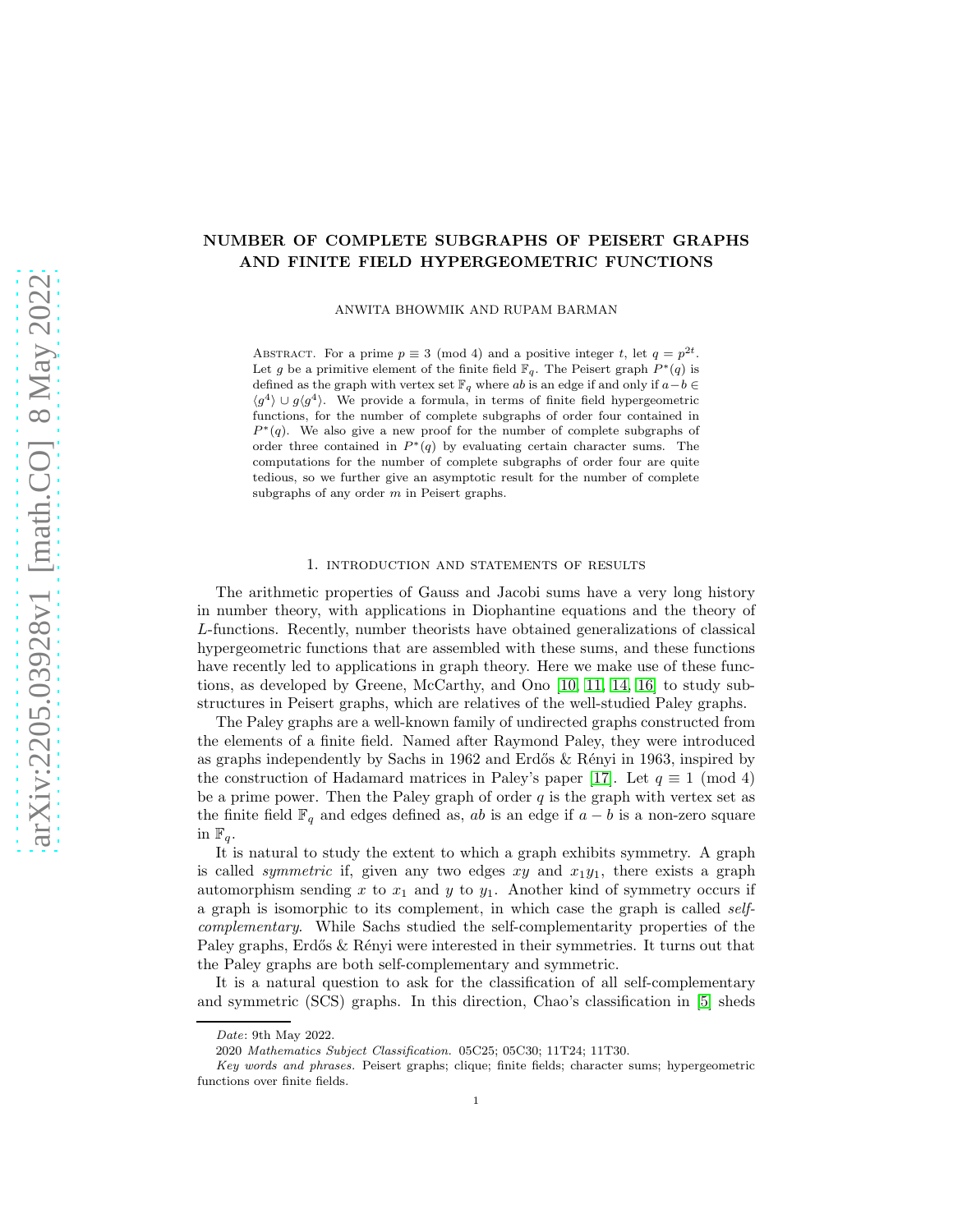light on the fact that the only such possible graphs of prime order are the Paley graphs. Zhang in [\[21\]](#page-19-1), gave an algebraic characterization of SCS graphs using the classification of finite simple groups, although it did not follow whether one could find such graphs other than the Paley graphs. In 2001, Peisert gave a full description of SCS graphs as well as their automorphism groups in [\[18\]](#page-19-2). He derived that there is another infinite family of SCS graphs apart from the Paley graphs, and, in addition, one more graph not belonging to any of the two former families. He constructed the  $P^*$ -graphs (which are now known as *Peisert graphs*) as follows. For a prime  $p \equiv 3 \pmod{4}$  and a positive integer t, let  $q = p^{2t}$ . Let g be a primitive element of the finite field  $\mathbb{F}_q$ , that is,  $\mathbb{F}_q^* = \mathbb{F}_q \setminus \{0\} = \langle g \rangle$ . Then the Peisert graph  $P^*(q)$  is defined as the graph with vertex set  $\mathbb{F}_q$  where ab is an edge if and only if  $a - b \in \langle g^4 \rangle \cup g \langle g^4 \rangle$ . It is shown in [\[18\]](#page-19-2) that the definition is independent of the choice of g. It turns out that an edge is well defined, since  $q \equiv 1 \pmod{8}$  implies that  $-1 \in \langle g^4 \rangle$ .

We know that a complete subgraph, or a clique, in an undirected graph is a set of vertices such that every two distinct vertices in the set are adjacent. The number of vertices in the clique is called the order of the clique. Let  $G^{(n)}$  denote a graph on *n* vertices and let  $\overline{G^{(n)}}$  be its complement. Let  $k_m(G)$  denote the number of cliques of order m in a graph G. Let  $T_m(n) = \min \left( k_m(G^{(n)}) + k_m(\overline{G^{(n)}}) \right)$  where the minimum is taken over all graphs on  $n$  vertices. Erdős [\[7\]](#page-18-5), Goodman [\[9\]](#page-18-6) and Thomason [\[19\]](#page-19-3) studied  $T_m(n)$  for different values of m and n. Here we note that the study of  $T_m(n)$  can be linked to Ramsey theory. This is because, the diagonal Ramsey number  $R(m, m)$  is the smallest positive integer n such that  $T_m(n)$  is positive. Also, for the function  $k_m(G^{(n)}) + k_m(G^{(n)})$  on graphs with  $n = p$  vertices, p being a prime, Paley graphs are minimal in certain ways; for example, in order to show that  $R(4, 4)$  is at least 18, the Paley graph with 17 vertices acts as the only graph (upto isomorphism) such that  $k_m(G^{(17)}) + k_m(\overline{G^{(17)}}) = 0$ . What followed was a study on  $k_m(G)$ , G being a Paley graph. Evans et al. [\[8\]](#page-18-7) and Atansov et al. [\[2\]](#page-18-8) gave formulae for  $k_4(G)$ , where G is a Paley graph with number of vertices a prime and a prime-power, respectively. One step ahead led to generalizations of Paley graphs by Lim and Praeger [\[13\]](#page-18-9), and computing the number of cliques of orders 3 and 4 in those graphs by Dawsey and McCarthy [\[6\]](#page-18-10). Very recently, we [\[4\]](#page-18-11) have defined *Paley-type* graphs of order n as follows. For a positive integer n, the Paley-type graph  $G_n$  has the finite commutative ring  $\mathbb{Z}_n$  as its vertex set and edges defined as, ab is an edge if and only if  $a - b \equiv x^2 \pmod{n}$  for some unit x of  $\mathbb{Z}_n$ . For primes  $p \equiv 1 \pmod{4}$  and any positive integer  $\alpha$ , we have also found the number of cliques of order 3 and 4 in the Paley-type graphs  $G_{p^{\alpha}}$ .

The Peisert graphs lie in the class of SCS graphs alongwith Paley graphs, so it would serve as a good analogy to study the number of cliques in the former class too. There is no known formula for the number of cliques of order 4 in Peisert graph  $P^*(q)$ . The main purpose of this paper is to provide a general formula for  $k_4(P^*(q))$ . In [\[1\]](#page-18-12), Alexander found the number of cliques of order 3 using the properties that the Peisert graph are edge-transitive and that any pair of vertices connected by an edge have the same number of common neighbors (a graph being edge-transitive means that, given any two edges in the graph, there exists a graph automorphism sending one edge to the other). In this article, we follow a charactersum approach to compute the number of cliques of orders 3 and 4 in Peisert graphs.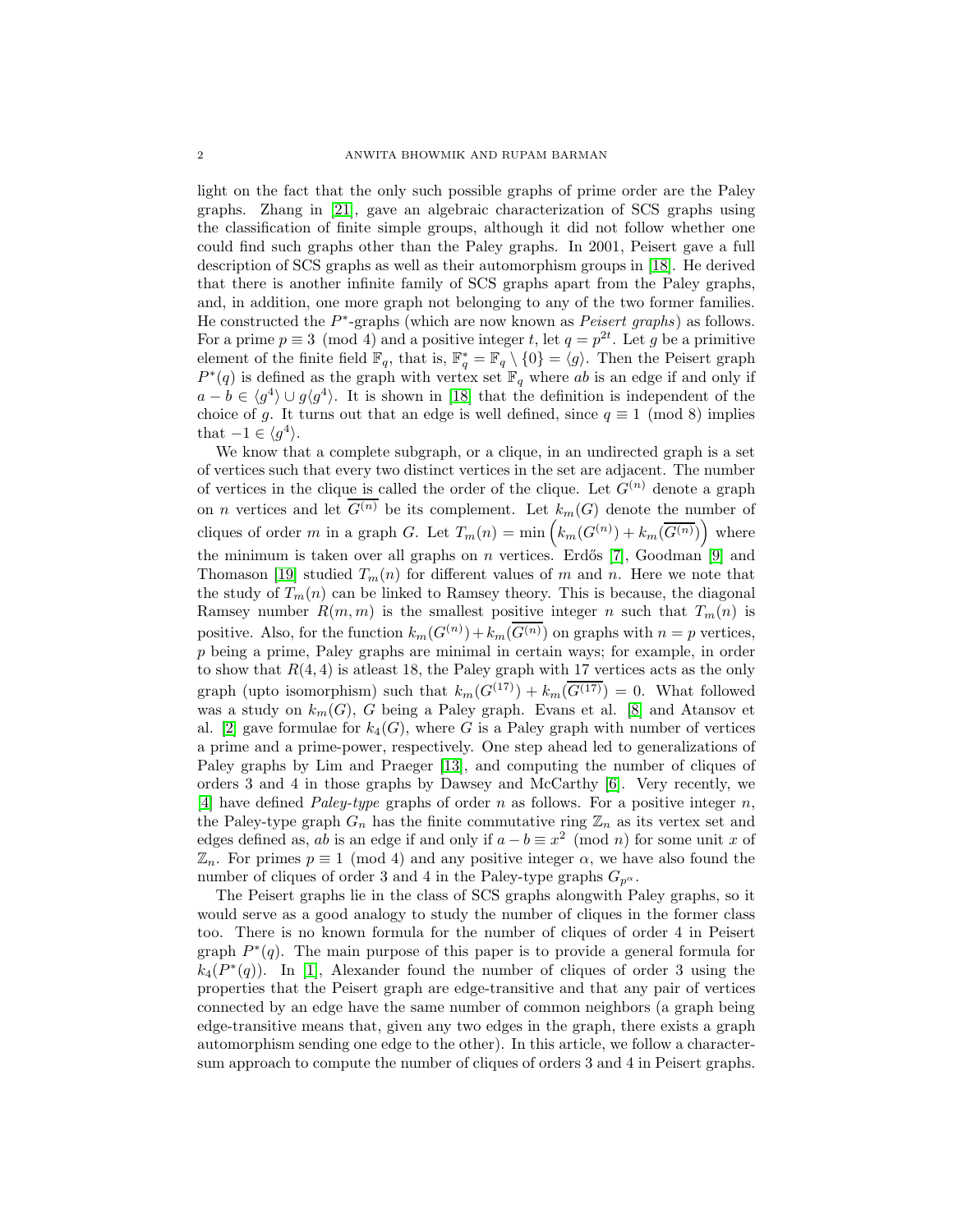In the following theorem, we give a new proof for the number of cliques of orders 3 in Peisert graphs by evaluating certain character sums.

<span id="page-2-1"></span>**Theorem 1.1.** Let  $q = p^{2t}$ , where  $p \equiv 3 \pmod{4}$  *is a prime and t is a positive integer. Then, the number of cliques of order* 3 *in the Peisert graph*  $P^*(q)$  *is given by*

$$
k_3(P^*(q)) = \frac{q(q-1)(q-5)}{48}.
$$

Next, we find the number of cliques of order 4 in Peisert graphs. In this case, the character sums are difficult to evaluate. We use finite field hypergeometric functions to evaluate some of the character sums. Before we state our result on  $k_4(P^*(q))$ , we recall Greene's finite field hypergeometric functions from [\[10,](#page-18-0) [11\]](#page-18-1). Let  $p$  be an odd prime, and let  $\mathbb{F}_q$  denote the finite field with q elements, where  $q = p^r, r \ge 1$ . Let  $\mathbb{F}_q^{\times}$  be the group of all multiplicative characters on  $\mathbb{F}_q^{\times}$ . We extend the domain of each  $\chi \in \mathbb{F}_q^{\times}$  to  $\mathbb{F}_q$  by setting  $\chi(0) = 0$  including the trivial character  $\varepsilon$ . For multiplicative characters A and B on  $\mathbb{F}_q$ , the binomial coefficient  $\binom{A}{B}$  is defined by

$$
\binom{A}{B}:=\frac{B(-1)}{q}J(A,\overline{B}),
$$

where  $J(A, B) = \sum$  $x \in \mathbb{F}_q$  $A(x)B(1-x)$  denotes the Jacobi sum and B is the character

inverse of B. For a positive integer n, and  $A_0, \ldots, A_n, B_1, \ldots, B_n \in \mathbb{F}_q^{\times}$ , Greene [\[10,](#page-18-0) [11\]](#page-18-1) defined the  $n+1F_n$ - finite field hypergeometric function over  $\mathbb{F}_q$  by

$$
{}_{n+1}F_n\left(\begin{array}{cccc} A_0, & A_1, & \dots, & A_n \\ & B_1, & \dots, & B_n \end{array} \mid x\right):=\frac{q}{q-1}\sum_{\chi\in\mathbb{F}_q^{\times}}\binom{A_0\chi}{\chi}\binom{A_1\chi}{B_1\chi}\cdots\binom{A_n\chi}{B_n\chi}\chi(x).
$$

For  $n = 2$ , we recall the following result from [\[10,](#page-18-0) Corollary 3.14]:

$$
{}_3F_2\left(\begin{array}{cc}A, & B, & C \\ & D, & E\end{array}|\lambda\right)=\sum_{x,y\in\mathbb{F}_q}A\overline{E}(x)\overline{C}E(1-x)B(y)\overline{B}D(1-y)\overline{A}(x-\lambda y).
$$

Some of the biggest motivations for studying finite field hypergeometric functions have been their connections with Fourier coefficients and eigenvalues of modular forms and with counting points on certain kinds of algebraic varieties. For example, Ono [\[15\]](#page-18-13) gave formulae for the number of  $\mathbb{F}_p$ -points on elliptic curves in terms of special values of Greene's finite field hypergeometric functions. In [\[16\]](#page-18-3), Ono wrote a beautiful chapter on finite field hypergeometric functions and mentioned several open problems on hypergeometric functions and their relations to modular forms and algebraic varieties. In recent times, many authors have studied and found solutions to some of the problems posed by Ono.

Finite field hypergeometric functions are useful in the study of Paley graphs, see for example [\[6,](#page-18-10) [20\]](#page-19-4). In the following theorem, we express the number of cliques of order 4 in Peisert graphs in terms of finite field hypergeometric functions.

<span id="page-2-0"></span>**Theorem 1.2.** Let p be a prime such that  $p \equiv 3 \pmod{4}$ . For a positive integer t, *let*  $q = p^{2t}$ *. Let*  $q = u^2 + 2v^2$  *for integers* u *and* v *such that*  $u \equiv 3 \pmod{4}$  *and*  $p \nmid u$ *when*  $p \equiv 3 \pmod{8}$ *. If*  $\chi_4$  *is a character of order* 4*, then the number of cliques of*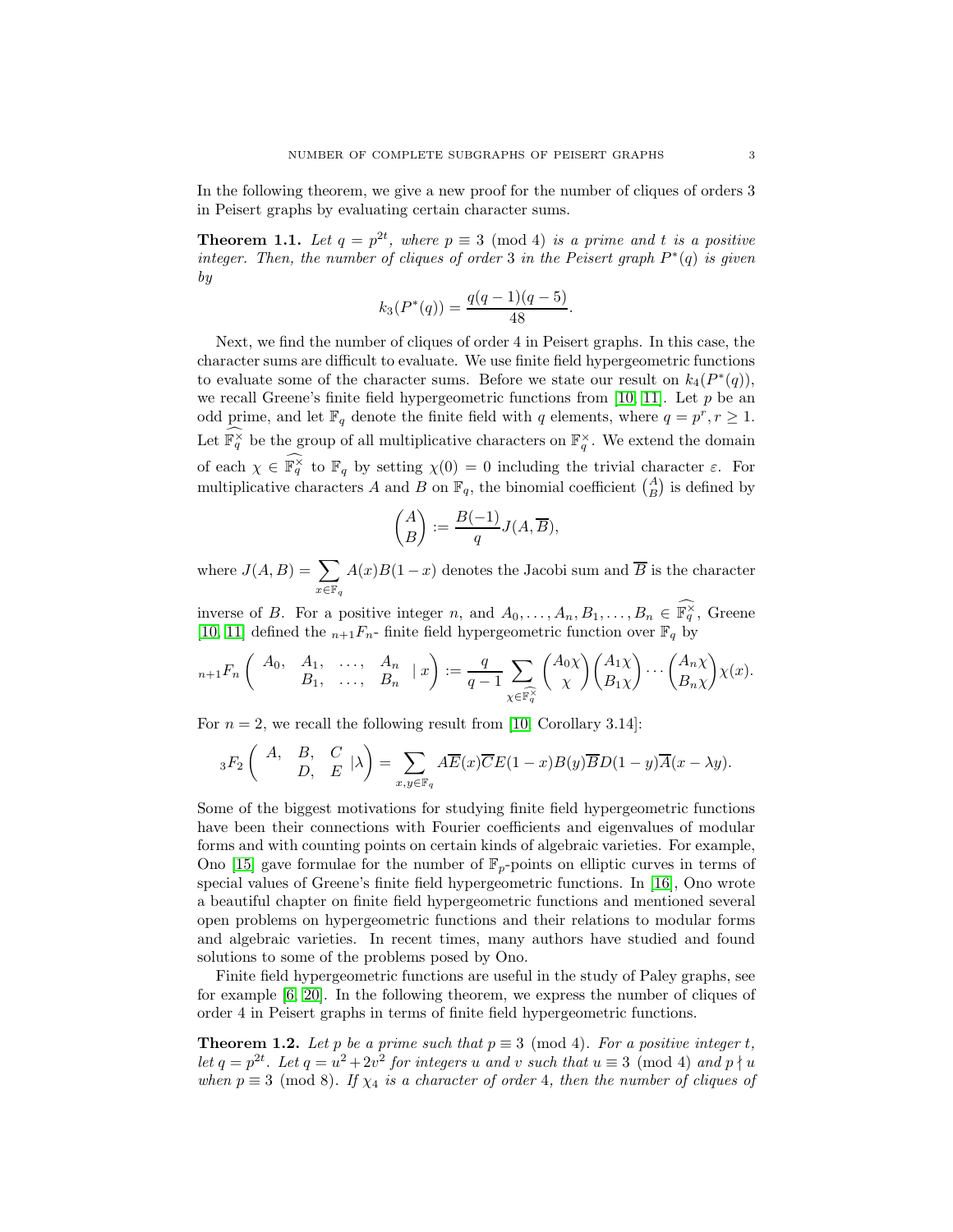*order* 4 *in the Peisert graph*  $P^*(q)$  *is given by* 

$$
k_4(P^*(q)) = \frac{q(q-1)}{3072} \left[ 2(q^2 - 20q + 81) + 2u(-p)^t + 3q^2 \cdot {}_3F_2 \left( \begin{matrix} \chi_4, & \chi_4, & \chi_4^3 \\ \varepsilon, & \varepsilon \end{matrix} \right| 1 \right) \right].
$$

Using Sage, we numerically verify Theorem [1](#page-2-0).2 for certain values of  $q$ . We list some of the values in Table [1.](#page-3-0) We denote by  ${}_3F_2(\cdot)$  the hypergeometric function appearing in Theorem [1.2.](#page-2-0)

| р  | q   |          | $\boldsymbol{u}$ | $\cdot$ 3 $F_2(\cdot)$ | (q)                | $_3F_2(\cdot)$ |
|----|-----|----------|------------------|------------------------|--------------------|----------------|
|    |     | by Sage) |                  | by Sage)               | by Theorem $1.2$ ) |                |
| 3  | 9   |          | $-1$             | 10                     |                    | 0.1234         |
|    | 49  | 2156     |                  | $-30$                  | 2156               | $-0.0123$      |
| 3  | 81  | 21060    |                  | $-62$                  | 21060              | $-0.0094$      |
| 11 | 121 | 116160   |                  | 42                     | 116160             | 0.0028         |
| 19 | 361 | 10515930 | $-17$            | 522                    | 10515930           | 0.0040         |
| 23 | 529 | 49135636 | 23               | 930                    | 49135636           | 0.0033         |

<span id="page-3-0"></span>

| TABLE 1. Numerical data for Theorem 1.2 |
|-----------------------------------------|
|-----------------------------------------|

We note that the number of 3-order cliques in the Peisert graph of order  $q$ equals the number of 3-order cliques in the Paley graph of the same order. The computations for the number of cliques of order 4 are quite tedious, so we further give an asymptotic result in the following theorem, for the number of cliques of order m in Peisert graphs,  $m \geq 1$  being an integer.

<span id="page-3-1"></span>**Theorem 1.3.** Let p be a prime such that  $p \equiv 3 \pmod{4}$ . For a positive integer *t*, let  $q = p^{2t}$ . For  $m \ge 1$ , let  $k_m(P^*(q))$  denote the number of cliques of order m *in the Peisert graph*  $P^*(q)$ *. Then* 

$$
\lim_{q \to \infty} \frac{k_m(P^*(q))}{q^m} = \frac{1}{2^{\binom{m}{2}} m!}.
$$

### 2. preliminaries and some lemmas

We begin by fixing some notations. For a prime  $p \equiv 3 \pmod{4}$  and positive integer t, let  $q = p^{2t}$ . Let g be a primitive element of the finite field  $\mathbb{F}_q$ , that is,  $\mathbb{F}_q^* = \mathbb{F}_q \setminus \{0\} = \langle g \rangle$ . Now, we fix a multiplicative character  $\chi_4$  on  $\mathbb{F}_q$  of order 4 (which exists since  $q \equiv 1 \pmod{4}$ ). Let  $\varphi$  be the unique quadratic character on  $\mathbb{F}_q$ . Then, we have  $\chi_4^2 = \varphi$ . Let  $H = \langle g^4 \rangle \cup g \langle g^4 \rangle$ . Since H is the union of two cosets of  $\langle g^4 \rangle$  in  $\langle g \rangle$ , we see that  $|H| = 2 \times \frac{q-1}{4} = \frac{q-1}{2}$ . We recall that a vertex-transitive graph is a graph in which, given any two vertices in the graph, there exists some graph automorphism sending one of the vertices to the other. Peisert graphs being symmetric, are vertex-transitive. Also, the subgraphs induced by  $\langle g^4 \rangle$  and  $g\langle g^4 \rangle$ are both vertex transitive: if s, t are two elements of  $\langle g^4 \rangle$  (or  $g \langle g^4 \rangle$ ) then the map on the vertex set of  $\langle g^4 \rangle$  (or  $g\langle g^4 \rangle$ ) given by  $x \mapsto \frac{t}{s}x$  is an isomorphism sending s to t. The subgraph of  $P^*(q)$  induced by H is denoted by  $\langle H \rangle$ .

Throughout the article, we fix  $h = 1 - \chi_4(g)$ . For  $x \in \mathbb{F}_q^*$ , we have the following:

<span id="page-3-2"></span>
$$
\frac{2 + h\chi_4(x) + \overline{h}\overline{\chi_4}(x)}{4} = \begin{cases} 1, & \text{if } \chi_4(x) \in \{1, \chi_4(g)\};\\ 0, & \text{otherwise.} \end{cases} \tag{2.1}
$$

We note here that for  $x \neq 0$ ,  $x \in H$  if and only if  $\chi_4(x) = 1$  or  $\chi_4(x) = \chi_4(g)$ .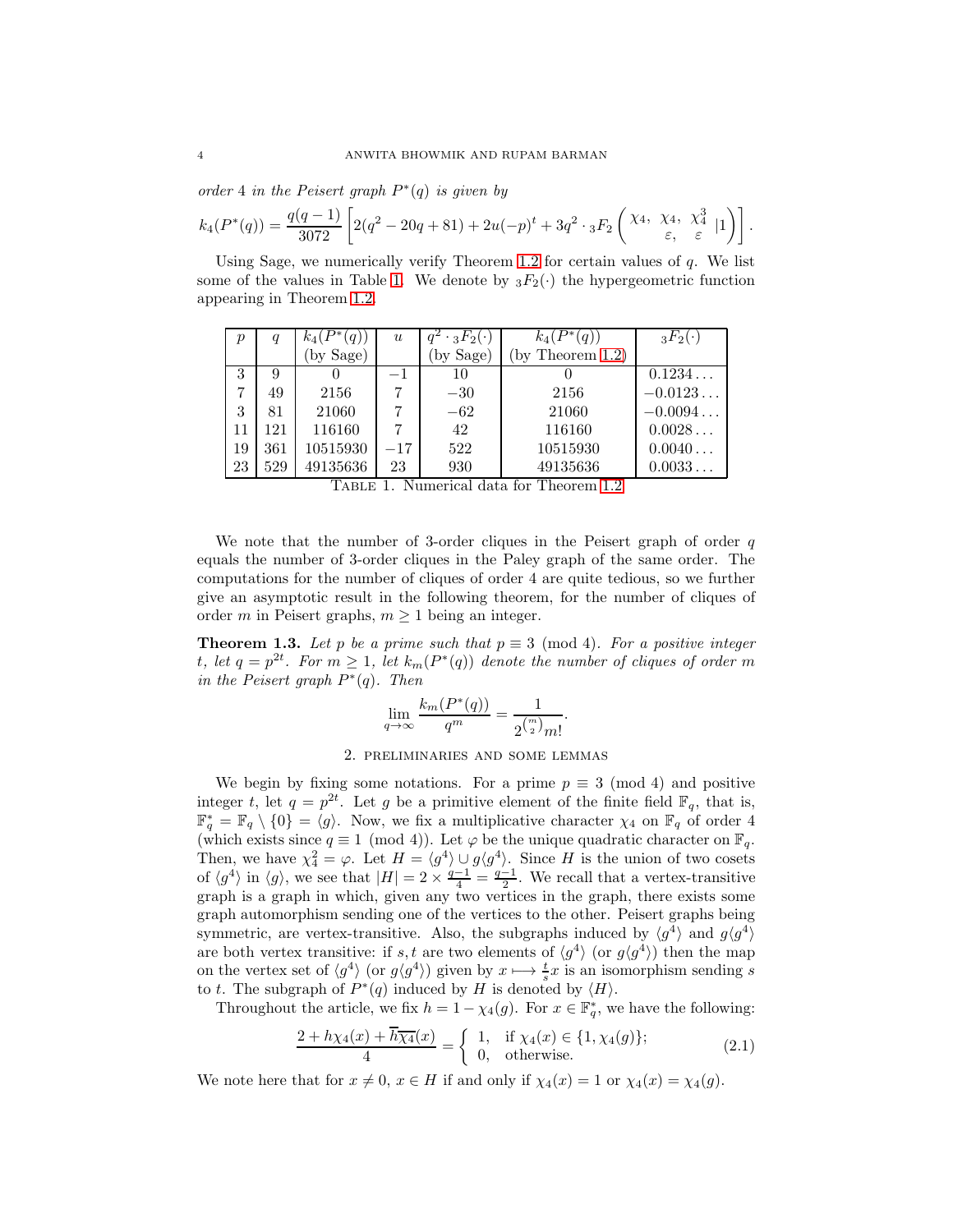We have the following lemma which will be used in proving the main results.

<span id="page-4-2"></span>**Lemma 2.1.** Let  $q = p^{2t}$  where  $p \equiv 3 \pmod{4}$  *is a prime and t is a positive integer.* Let  $\chi_4$  be a multiplicative character of order 4 *on*  $\mathbb{F}_q$ *, and let*  $\varphi$  *be the unique quadratic character. Then, we have*  $J(\chi_4, \chi_4) = J(\chi_4, \varphi) = -(-p)^t$ .

*Proof.* By [\[12,](#page-18-14) Proposition 1], we have  $J(\chi_4, \chi_4) = -(-p)^t$ . We also note that by Theorem 2.1.4 and Theorem 3.2.1 of [\[3\]](#page-18-15), where the results remain the same if we replace a prime by a prime power, we see that  $J(\chi_4, \varphi) = \chi_4(4)J(\chi_4, \chi_4) = a_4 + ib_4$ , where  $a_4^2 + b_4^2 = q$  and  $a_4 \equiv -(\frac{q+1}{2}) \pmod{4}$ . Hence,  $a_4 \equiv 1 \pmod{4}$  and  $a_4 =$  $-(-p)^t, b_4 = 0$ . Thus, we obtain  $\tilde{J}(\chi_4, \varphi) = J(\chi_4, \chi_4) = -(-p)^t$ .

Next, we evaluate certain character sums in the following lemmas.

<span id="page-4-1"></span>**Lemma 2.2.** Let  $q \equiv 1 \pmod{4}$  be a prime power and let  $\chi_4$  be a character on  $\mathbb{F}_q$ *of order* 4 *such that*  $\chi_4(-1) = 1$ *, and let*  $\varphi$  *be the unique quadratic character. Let*  $a \in \mathbb{F}_q$  *be such that*  $a \neq 0, 1$ *. Then,* 

$$
\sum_{y \in \mathbb{F}_q} \chi_4((y-1)(y-a)) = \varphi(a-1)J(\chi_4, \chi_4).
$$

*Proof.* We have

$$
\sum_{y \in \mathbb{F}_q} \chi_4((y-1)(y-a)) = \sum_{y' \in \mathbb{F}_q} \chi_4(y'(y'+1-a))
$$
\n
$$
= \sum_{y'' \in \mathbb{F}_q} \chi_4((1-a)y'')\chi_4((1-a)(y''+1)) = \varphi(1-a) \sum_{y'' \in \mathbb{F}_q} \chi_4(y''(y''+1))
$$
\n
$$
= \varphi(1-a) \sum_{y'' \in \mathbb{F}_q} \chi_4(-y''(-y''+1))
$$
\n
$$
= \varphi(1-a)J(\chi_4, \chi_4),
$$

where we used the substitutions  $y - 1 = y'$ ,  $y'' = y'(1 - a)^{-1}$ , and replaced y'' by  $-y''$ .

<span id="page-4-0"></span>**Lemma 2.3.** *Let*  $q \equiv 1 \pmod{4}$  *be a prime power and let*  $\chi_4$  *be a character on*  $\mathbb{F}_q$ *of order* 4 *such that*  $\chi_4(-1) = 1$ *. Let*  $a \in \mathbb{F}_q$  *be such that*  $a \neq 0, 1$ *. Then,* 

$$
\sum_{y \in \mathbb{F}_q} \chi_4(y) \overline{\chi_4}(a - y) = -1.
$$

*Proof.* We have

$$
\sum_{y \in \mathbb{F}_q} \chi_4(y) \overline{\chi_4}(a - y) = \sum_{y' \in \mathbb{F}_q} \chi_4(ay') \overline{\chi_4}(a - ay')
$$
  
= 
$$
\sum_{y' \in \mathbb{F}_q} \chi_4(y') \overline{\chi_4}(1 - y')
$$
  
= 
$$
\sum_{y' \in \mathbb{F}_q} \chi_4(y'(1 - y')^{-1})
$$
  
= 
$$
\sum_{y'' \in \mathbb{F}_q, y'' \neq -1} \chi_4(y'') = -1,
$$

where we used the substitutions  $y' = ya^{-1}$  and  $y'' = y'(1 - y')^{-1}$ , respectively.  $\Box$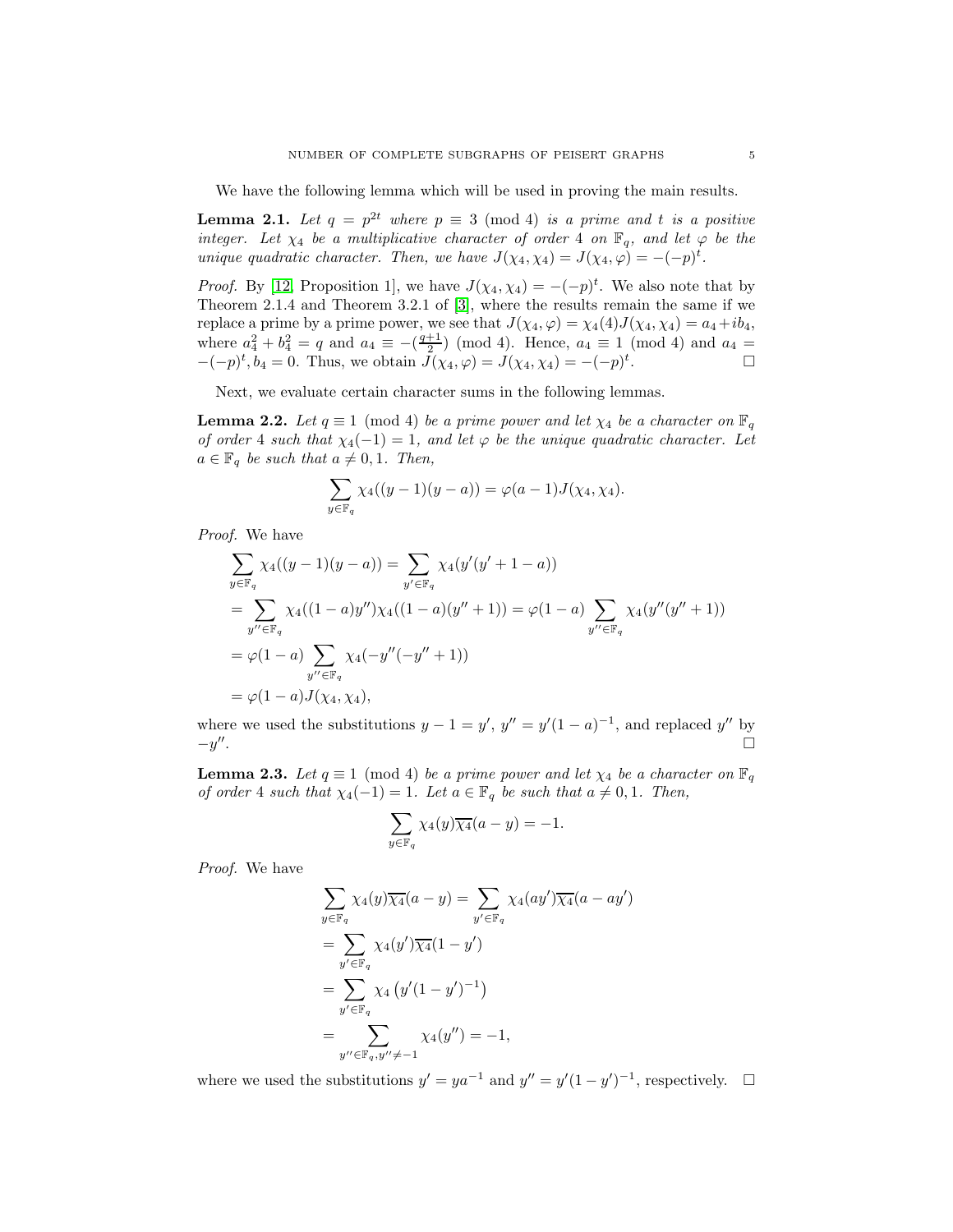<span id="page-5-2"></span>**Lemma 2.4.** Let  $q = p^{2t}$ , where  $p \equiv 3 \pmod{4}$  *is a prime and t is a positive integer. Let*  $\chi_4$  *be a character on*  $\mathbb{F}_q$  *of order* 4 *and let*  $\varphi$  *be the unique quadratic character. Let*  $J(\chi_4, \chi_4) = J(\chi_4, \varphi) = \rho$ *, where*  $\rho = -(-p)^t$ *. Then,* 

<span id="page-5-0"></span>
$$
\sum_{x,y \in \mathbb{F}_q, x \neq 1} \overline{\chi_4}(x) \chi_4(y) \chi_4(1-y) \chi_4(x-y) = -2\rho \tag{2.2}
$$

*and*

<span id="page-5-3"></span>
$$
\sum_{x,y \in \mathbb{F}_q, x \neq 1} \overline{\chi_4}(x) \chi_4(y) \chi_4(1-y) \overline{\chi_4}(x-y) = 1 - \rho. \tag{2.3}
$$

*Proof.* By Lemma [2.3,](#page-4-0) we have

$$
\sum_{y \neq 0,1} \chi_4(y)\chi_4(1-y) \sum_{x \neq 0,1,y} \overline{\chi_4}(x)\chi_4(x-y) = \sum_{y \neq 0,1} \chi_4(y)\chi_4(1-y) \left[-1 - \chi_4(y-1)\right]
$$
  
=  $-\rho - \sum_y \chi_4(y)\varphi(1-y) = -2\rho$ ,

which proves [\(2.2\)](#page-5-0). Next, using the substitution  $x' = xy^{-1}$ , we have

$$
\sum_{x} \overline{\chi_4}(x) \overline{\chi_4}(x - y) = \sum_{x'} \overline{\chi_4}(x'y) \overline{\chi_4}(x'y - y)
$$

$$
= \varphi(y)\rho.
$$
 (2.4)

So, using [\(2.4\)](#page-5-1), we find that

$$
\sum_{y \neq 0,1} \chi_4(y)\chi_4(1-y) \sum_{x \neq 0,1,y} \overline{\chi_4}(x)\overline{\chi_4}(x-y)
$$
  
= 
$$
\sum_{y \neq 0,1} \chi_4(y)\chi_4(1-y) [\varphi(y)\rho - \overline{\chi_4}(y-1)]
$$
  
= 
$$
\rho \sum_y \overline{\chi_4}(y)\chi_4(1-y) - \sum_y \chi_4(y)
$$
  
= 
$$
-\rho + 1.
$$

This completes the proof of the lemma.  $\Box$ 

<span id="page-5-1"></span>

We need to evaluate several analogous character sums as in Lemma [2.4.](#page-5-2) To this end, we have the following two lemmas whose proofs merely involve Lemmas [2.2](#page-4-1) and [2.3](#page-4-0) (as in Lemma [2.4\)](#page-5-2).

<span id="page-5-4"></span>**Lemma 2.5.** Let  $q = p^{2t}$ , where  $p \equiv 3 \pmod{4}$  *is a prime and t is a positive integer.* Let  $\chi_4$  *be a character on*  $\mathbb{F}_q$  *of order* 4 *and let*  $\varphi$  *be the unique quadratic character. Let*  $J(\chi_4, \chi_4) = J(\chi_4, \varphi) = \rho$ , where  $\rho = -(-p)^t$ . Then, we have

$$
\sum_{x,y \in \mathbb{F}_q, x \neq 1} \chi_4^{i_1}(y) \chi_4^{i_2}(1-y) \chi_4^{i_3}(x-y) \n= \begin{cases}\n-2\rho, & if (i_1, i_2, i_3) \in \{(1, 1, 1), (-1, -1, -1)\}; \\
2, & if (i_1, i_2, i_3) \in \{(1, 1, -1), (-1, -1, 1)\}; \\
1-\rho, & if (i_1, i_2, i_3) \in \{(1, -1, 1), (1, -1, -1), (-1, 1, 1), (-1, 1, -1)\}.\n\end{cases}
$$

<span id="page-5-5"></span>**Lemma 2.6.** Let  $q = p^{2t}$ , where  $p \equiv 3 \pmod{4}$  *is a prime and t is a positive integer. Let*  $\chi_4$  *be a character on*  $\mathbb{F}_q$  *of order* 4 *and let*  $\varphi$  *be the unique quadratic*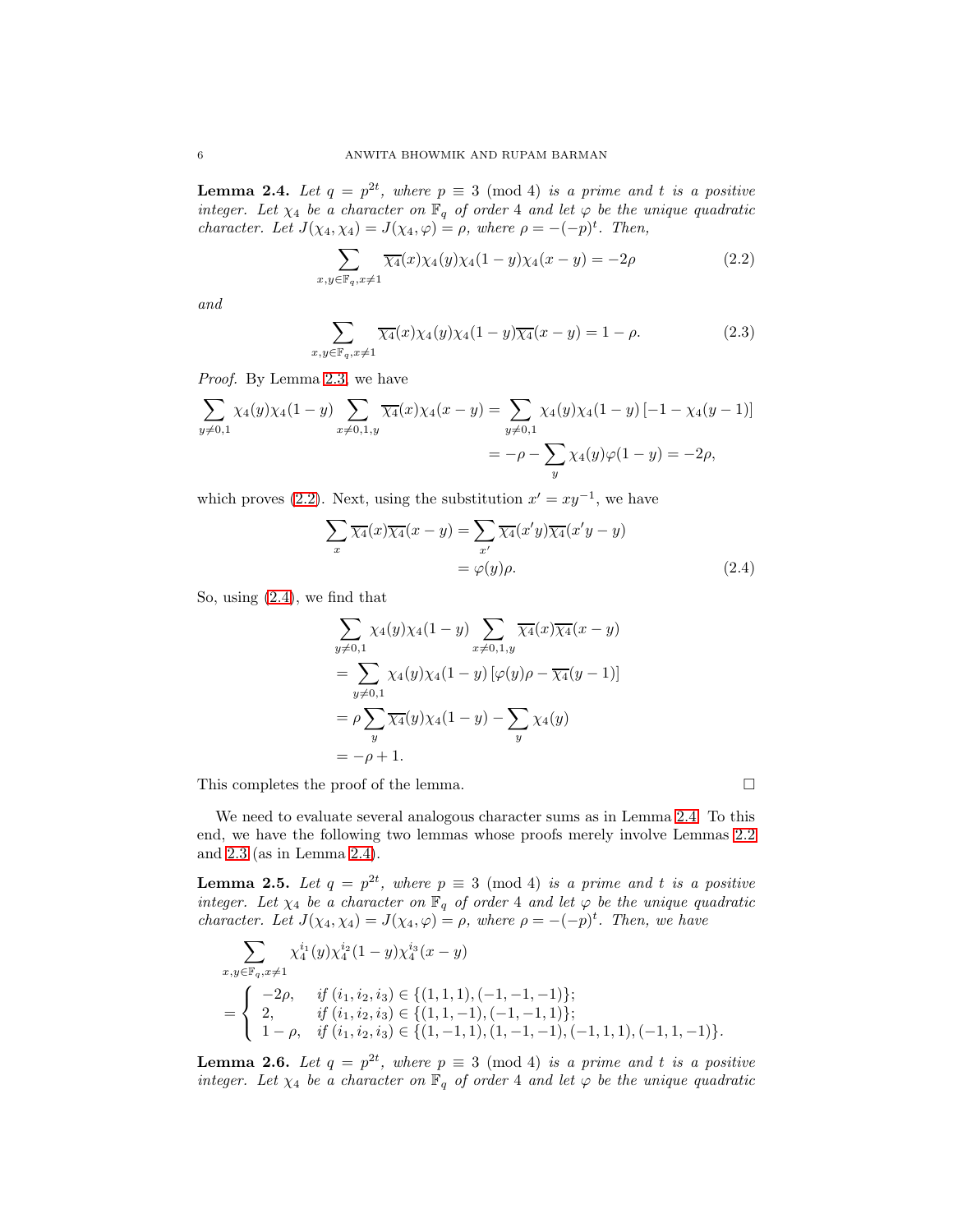*character.* Let  $J(\chi_4, \chi_4) = J(\chi_4, \varphi) = \rho$ , where  $\rho = -(-p)^t$ . Then, for  $i_1, i_2, i_3 \in$ {±1}*, we have the following tabulation of the values of the expression given below:*

<span id="page-6-0"></span>
$$
\sum_{x,y \in \mathbb{F}_q, x \neq 1} A_x \cdot \chi_4^{i_1}(y) \chi_4^{i_2}(1-y) \chi_4^{i_3}(x-y). \tag{2.5}
$$

*For*  $w \in \{1, 2, \ldots, 8\}$  and  $z \in \{1, 2, \ldots, 7\}$ , the  $(w, z)$ -th entry in the table corre*sponds to* [\(2.5\)](#page-6-0)*, where*  $A_x$  *is either*  $\chi_4(x), \overline{\chi_4}(x), \chi_4(1-x)$  *or*  $\overline{\chi_4}(1-x)$  *and the*  $tuple (i_1, i_2, i_3) depends on w.$ 

| $\iota_1$ | l2   | $\imath_3$ |                 |              |                    | x              |
|-----------|------|------------|-----------------|--------------|--------------------|----------------|
|           |      |            | $-2\rho$        | $-2\rho$     | $-2\rho$           | $-2\rho$       |
|           |      |            |                 | $-\rho$      | $-\rho$            |                |
| 1         | $-1$ |            | $\rho^2+1$      | 2            | $\rho^2 - \rho$    |                |
|           |      |            | $-\rho$         | $\rho^2$     | 2 <sup>1</sup>     | $\rho^2+1$     |
| $-1$      |      |            | $\rho^2 - \rho$ |              | $-\rho$ $\rho^2+1$ | $\overline{2}$ |
|           |      |            | $\mathcal{D}$   | $\rho^2 + 1$ | $1-\rho$           | $\alpha^2$     |
|           |      |            |                 | $1-\rho$     | $-\rho$            |                |
|           |      |            |                 |              | $-2\rho$           |                |

*For example, the* (3,6)*-th position contains the value*  $\rho^2 - \rho$ *. Here*  $w = 3$  *corresponds to*  $i_1 = 1, i_2 = -1, i_3 = 1$ ;  $z = 6$  *corresponds to the column*  $A_x = \chi_4(1-x)$ *. So,* 

$$
\sum_{x,y \in \mathbb{F}_q, x \neq 1} \chi_4(1-x) \chi_4(y) \overline{\chi_4}(1-y) \chi_4(x-y) = \rho^2 - \rho.
$$

*Proof.* The calculations follow along the lines of Lemma [2.2](#page-4-1) and Lemma [2.3.](#page-4-0) For example, in Lemma [2.4,](#page-5-2) one can take  $\chi_4(x)$ ,  $\chi_4(x-1)$  or  $\overline{\chi_4}(x-1)$  in place of  $\overline{\chi_4}(x)$ in [\(2.2\)](#page-5-0) and [\(2.3\)](#page-5-3) (which we denote by  $A_x$ ), and easily evaluate the corresponding character sum.  $\hfill \square$ 

<span id="page-6-2"></span>**Lemma 2.7.** Let  $q = p^{2t}$ , where  $p \equiv 3 \pmod{4}$  *is a prime and t is a positive integer.* Let  $\chi_4$  be a character of order 4. Let  $\varphi$  and  $\varepsilon$  be the quadratic and the *trivial characters, respectively. Let*  $q = u^2 + 2v^2$  *for integers* u and v *such that*  $u \equiv 3 \pmod{4}$  *and*  $p \nmid u$  *when*  $p \equiv 3 \pmod{8}$ *. Then,* 

$$
{}_{3}F_{2}\left(\begin{array}{ccc} \chi_{4}, & \chi_{4}, & \chi_{4} \\ \varepsilon, & \varepsilon \end{array} \middle| 1 \right) = {}_{3}F_{2}\left(\begin{array}{ccc} \overline{\chi_{4}}, & \overline{\chi_{4}}, & \overline{\chi_{4}} \\ \varepsilon, & \varepsilon \end{array} \middle| 1 \right)
$$
  
=  ${}_{3}F_{2}\left(\begin{array}{ccc} \chi_{4}, & \overline{\chi_{4}}, & \overline{\chi_{4}} \\ \varphi, & \varepsilon \end{array} \middle| 1 \right) = {}_{3}F_{2}\left(\begin{array}{ccc} \overline{\chi_{4}}, & \chi_{4}, & \chi_{4} \\ \varphi, & \varepsilon \end{array} \middle| 1 \right)$   
=  $\frac{1}{q^{2}}[-2u(-p)^{t}].$ 

*Proof.* Let  $\chi_8$  be a character of order 8 such that  $\chi_8^2 = \chi_4$ . Now, Proposition 1 in [\[12\]](#page-18-14) tells us that  $J(\chi_4, \chi_4) = -(-p)^t$  and hence it is real. Again, by Theorem 3.3.3 and the paragraph preceeding Theorem 3.3.1 in [\[3\]](#page-18-15),  $J(\chi_8, \chi_8^2) = \chi_8(-4)J(\chi_4, \chi_4)$ , where  $\chi_8(4) = \pm 1$  and thus, is also real. By [\[10,](#page-18-0) Theorem 4.37], we have

<span id="page-6-1"></span>
$$
{}_{3}F_{2}\left(\begin{array}{cc} \chi_{4}, & \chi_{4}, & \chi_{4} \\ \varepsilon, & \varepsilon \end{array} \mid 1\right) = \begin{pmatrix} \chi_{8} \\ \chi_{8}^{2} \end{pmatrix} \begin{pmatrix} \chi_{8} \\ \chi_{8}^{3} \end{pmatrix} + \begin{pmatrix} \chi_{8}^{5} \\ \chi_{8}^{2} \end{pmatrix} \begin{pmatrix} \chi_{8}^{5} \\ \overline{\chi_{8}} \end{pmatrix}
$$

$$
= \frac{\chi_{8}(-1)}{q^{2}} [J(\chi_{8}, \chi_{8}^{6})J(\chi_{8}, \chi_{8}^{5}) + J(\chi_{8}^{5}, \chi_{8}^{6})J(\chi_{8}^{5}, \chi_{8})].
$$
(2.6)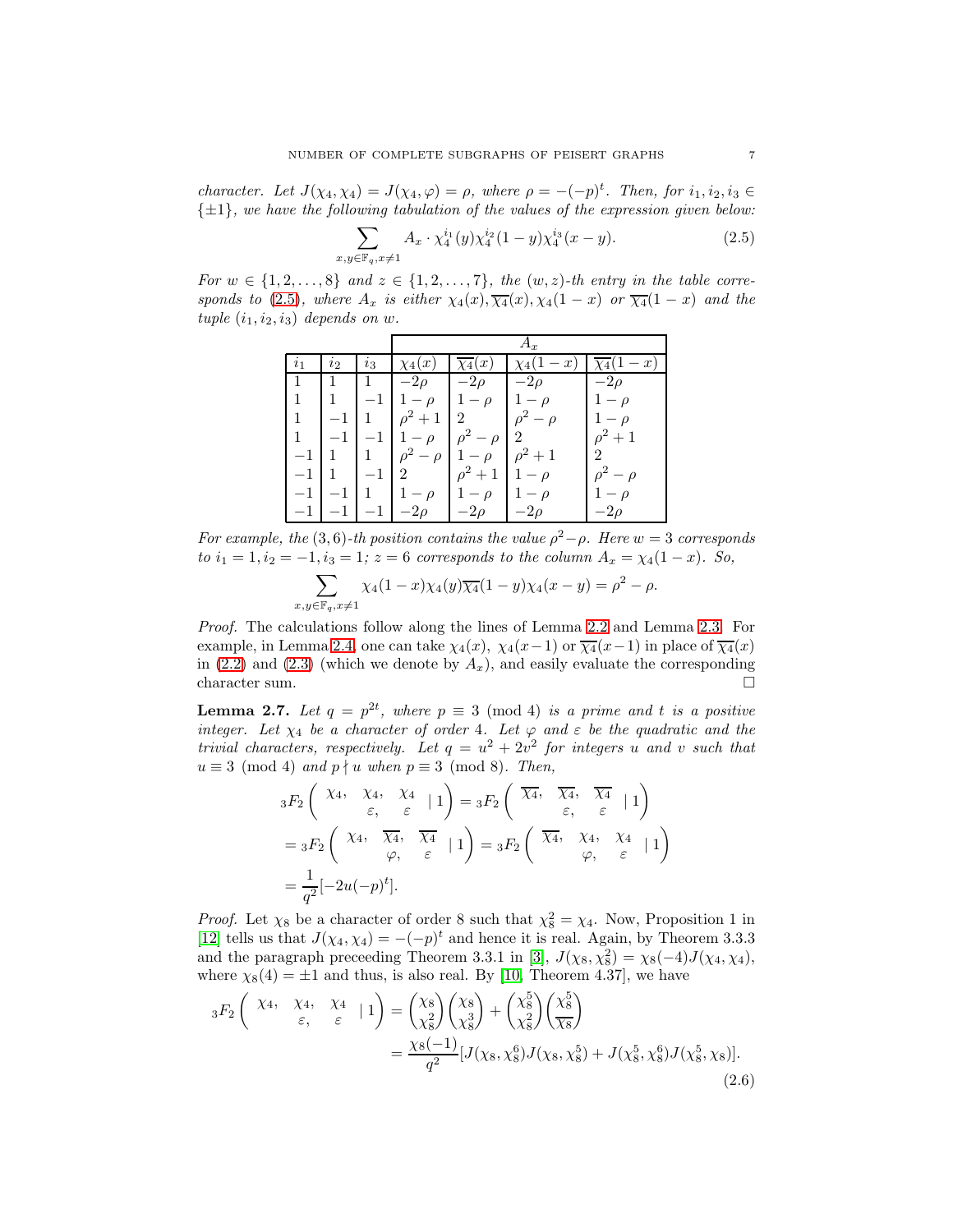Using Theorems 2.1.5 and 2.1.6 in [\[3\]](#page-18-15) we obtain

<span id="page-7-0"></span>
$$
J(\chi_8, \chi_8^6) = \chi_8(-1)J(\chi_8, \chi_8),
$$
  
\n
$$
J(\chi_8, \chi_8^5) = \chi_8(-1)J(\chi_8, \chi_8^2),
$$
  
\n
$$
J(\chi_8^5, \chi_8^6) = \chi_8(-1)\overline{J(\chi_8, \chi_8)}.
$$

Substituting these values in  $(2.6)$  and using [\[6,](#page-18-10) Lemma 3.6  $(2)$ ], we find that

$$
{}_{3}F_{2}\left(\begin{array}{cc} \chi_{4}, & \chi_{4} & \chi_{4} \\ \varepsilon, & \varepsilon \end{array} \mid 1\right) = \frac{\chi_{8}(-1)}{q^{2}}[J(\chi_{8},\chi_{8})J(\chi_{8},\chi_{8}^{2}) + \overline{J(\chi_{8},\chi_{8})}J(\chi_{8},\chi_{8}^{2})]
$$

$$
= \frac{1}{q^{2}}J(\chi_{8},\chi_{8}^{2}) \times 2Re(J(\chi_{8},\chi_{8})) \times \chi_{8}(-1)
$$

$$
= \frac{1}{q^{2}}[-2u(-p)^{t}].
$$
(2.7)

Since  $_3F_2$  $\left(\begin{array}{cc} \overline{\chi_4}, & \overline{\chi_4}, & \overline{\chi_4} \end{array}\right)$  $\begin{array}{cc} (4) & \lambda 4 \\ \varepsilon, & \varepsilon \end{array}$  | 1  $\setminus$ is the conjugate of  $_3F_2$  $\int \chi_4, \quad \chi_4, \quad \chi_4$  $\begin{array}{cc} (4) & \lambda 4 \\ \varepsilon, & \varepsilon \end{array}$  | 1  $\overline{\phantom{0}}$ , so both are equal as the value given in [\(2.7\)](#page-7-0) is a real number. Using Lemma 4.37 in [\[10\]](#page-18-0) again, we have

$$
{}_{3}F_{2}\left(\begin{array}{cc} \chi_{4}, & \overline{\chi_{4}}, & \overline{\chi_{4}} \\ \varphi, & \varepsilon \end{array} \Big| 1\right) = \left(\frac{\overline{\chi_{8}}}{\chi_{8}^{2}}\right)\left(\frac{\overline{\chi_{8}}}{\chi_{8}}\right) + \left(\frac{\chi_{8}^{3}}{\chi_{8}^{2}}\right)\left(\frac{\chi_{8}^{3}}{\overline{\chi_{8}^{3}}}\right) \\
= \frac{\chi_{8}(-1)}{q^{2}} [J(\overline{\chi_{8}}, \overline{\chi_{8}}^{2}) J(\overline{\chi_{8}}, \overline{\chi_{8}}) + J(\chi_{8}^{3}, \overline{\chi_{8}}^{2}) J(\chi_{8}^{3}, \chi_{8}^{3})].\tag{2.8}
$$

Recalling Theorem 2.1.6 in [\[3\]](#page-18-15) gives  $J(\chi_8, \chi_8) = J(\chi_8^3, \chi_8^3)$ . Also, Theorem 2.1.5 in [\[3\]](#page-18-15) gives  $J(\chi_8^3, \overline{\chi_8}^2) = J(\chi_8^5, \chi_8^2) = J(\chi_8, \chi_8^2) = J(\chi_8, \chi_8^2)$ . Hence, [\(2.8\)](#page-7-1) yields

<span id="page-7-1"></span>
$$
{}_3F_2\left(\begin{array}{cc} \chi_4, & \overline{\chi_4}, & \overline{\chi_4} \\ \varphi, & \varepsilon \end{array} \middle| 1 \right) = \frac{1}{q^2} J(\chi_8, \chi_8^2) \times 2Re(J(\chi_8, \chi_8)) \times \chi_8(-1) = \frac{1}{q^2} [-2u(-p)^t],
$$

which is the same real number we found in  $(2.7)$ . Hence, its complex conjugate, namely  $_3F_2$  $\left(\begin{array}{cc} \overline{\chi_4}, & \chi_4, & \chi_4 \end{array}\right)$  $\begin{matrix} \mathcal{N}^{4}, & \mathcal{N}^{4} & | \ \mathcal{C}, & \mathcal{E} & \end{matrix}$  $\overline{\phantom{0}}$ is also real and has the same value. This completes the proof of the lemma.  $\hfill\Box$ 

Next, we note the following observations given in the beginning of the sixth section in [\[6\]](#page-18-10). We state it as a lemma since we shall use it in proving Theorem [1.2.](#page-2-0) Greene [\[10,](#page-18-0) [11\]](#page-18-1) gave some transformation formulae which we list here as follows. Let  $A, B, C, D, E$  be characters on  $\mathbb{F}_q$ . Then, we have

<span id="page-7-2"></span>
$$
{}_3F_2\left( \begin{array}{ccc} A, & B, & C \\ & D, & E \end{array} | 1 \right) = {}_3F_2\left( \begin{array}{ccc} B\overline{D}, & A\overline{D}, & C\overline{D} \\ & \overline{D}, & E\overline{D} \end{array} | 1 \right), \tag{2.9}
$$

<span id="page-7-3"></span>
$$
{}_3F_2\left(\begin{array}{ccc}A, & B, & C \\ & D, & E\end{array}|1\right)=ABCDE(-1)\cdot {}_3F_2\left(\begin{array}{ccc}A, & A\overline{D}, & A\overline{E} \\ & A\overline{B}, & A\overline{C}\end{array}|1\right),\tag{2.10}
$$

$$
{}_3F_2\left(\begin{array}{cc}A, & B, & C \\ & D, & E\end{array}|1\right)=ABCDE(-1)\cdot {}_3F_2\left(\begin{array}{cc}B\overline{D}, & B, & B\overline{E} \\ & B\overline{A}, & B\overline{C}\end{array}|1\right),\quad (2.11)
$$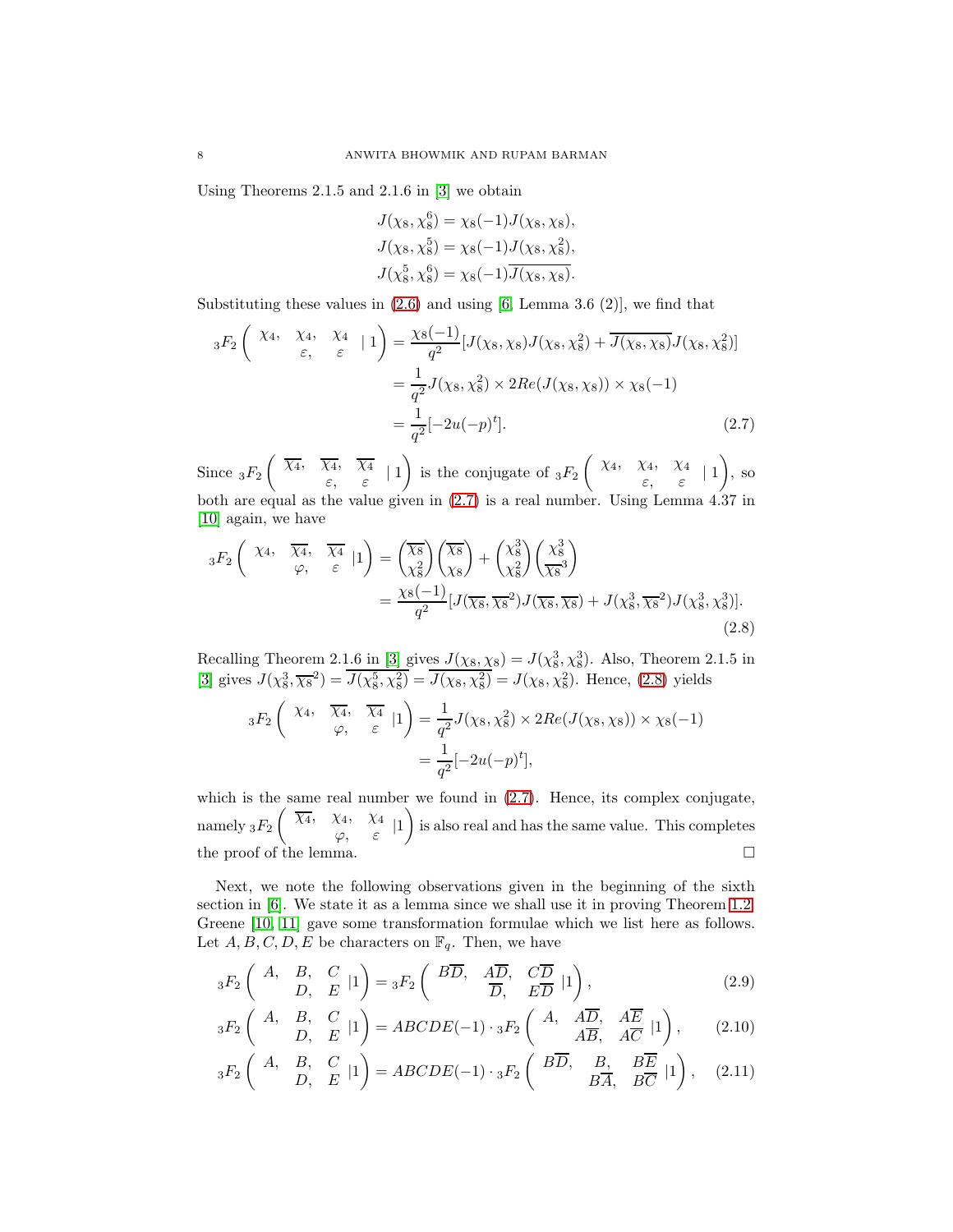NUMBER OF COMPLETE SUBGRAPHS OF PEISERT GRAPHS 9

$$
{}_{3}F_{2}\left(\begin{array}{cc}A, & B, & C \\ & D, & E\end{array}|1\right) = AE(-1)\cdot {}_{3}F_{2}\left(\begin{array}{cc}A, & B, & E\overline{C} \\ AB\overline{D}, & E\end{array}|1\right),\tag{2.12}
$$

$$
{}_3F_2\left(\begin{array}{ccc} A, & B, & C \\ & D, & E \end{array}|1\right) = AD(-1) \cdot {}_3F_2\left(\begin{array}{ccc} A, & D\overline{B}, & C \\ & D, & AC\overline{E} \end{array}|1\right),\right) \tag{2.13}
$$

$$
{}_{3}F_{2}\begin{pmatrix} A, & B, & C \\ & D, & E \end{pmatrix} = B(-1) \cdot {}_{3}F_{2}\begin{pmatrix} \overline{A}D, & B, & C \\ & D, & BCE \end{pmatrix},
$$
 (2.14)

$$
{}_3F_2\left(\begin{array}{cc}A, & B, & C \\ & D, & E\end{array}|1\right)=AB(-1)\cdot {}_3F_2\left(\begin{array}{cc} \overline{A}D, & \overline{B}D, & C \\ & D, & DE\overline{AB}\end{array}|1\right).
$$
 (2.15)

Let  $X = \{(t_1, t_2, t_3, t_4, t_5) \in \mathbb{Z}_4^5 : t_1, t_2, t_3 \neq 0, t_4, t_5; t_1 + t_2 + t_3 \neq t_4, t_5\}$ . To each of the transformations in [\(2.9\)](#page-7-2) to [\(2.15\)](#page-8-0), Dawsey and McCarthy in [\[6\]](#page-18-10) associated a map on  $X$ ; for example, the transformation in  $(2.9)$  gives that

$$
{}_3F_2\left(\begin{array}{cccc} \chi_4^{t_1}, & \chi_4^{t_2}, & \chi_4^{t_3} \\ \chi_4^{t_4}, & \chi_4^{t_4} \end{array} \big| 1 \right) = {}_3F_2\left(\begin{array}{cccc} \chi_4^{t_2-t_4}, & \chi_4^{t_1-t_4}, & \chi_4^{t_3-t_4} \\ \chi_4^{-t_4}, & \chi_4^{t_5-t_4} & 1 \end{array} \big| 1 \right),
$$

so it induces a map  $f_1 : X \to X$  given by

$$
f_1(t_1, t_2, t_3, t_4, t_5) = (t_2 - t_4, t_1 - t_4, t_3 - t_4, -t_4, t_5 - t_4).
$$

Similarly, the other transformations in  $(2.10)$  to  $(2.15)$  led to the construction of the maps  $f_2$  to  $f_7$ .

<span id="page-8-1"></span>**Lemma 2.8.** *Let*  $X = \{(t_1, t_2, t_3, t_4, t_5) \in \mathbb{Z}_4^5 : t_1, t_2, t_3 \neq 0, t_4, t_5; t_1 + t_2 + t_3 \neq 0\}$  $\{t_4, t_5\}$ . Define the functions  $f_i: X \to X$ ,  $i \in \{1, 2, ..., 7\}$  in the following manner:

$$
f_1(t_1, t_2, t_3, t_4, t_5) = (t_2 - t_4, t_1 - t_4, t_3 - t_4, -t_4, t_5 - t_4),
$$
  
\n
$$
f_2(t_1, t_2, t_3, t_4, t_5) = (t_1, t_1 - t_4, t_1 - t_5, t_1 - t_2, t_1 - t_3),
$$
  
\n
$$
f_3(t_1, t_2, t_3, t_4, t_5) = (t_2 - t_4, t_2, t_2 - t_5, t_2 - t_1, t_2 - t_3),
$$
  
\n
$$
f_4(t_1, t_2, t_3, t_4, t_5) = (t_1, t_2, t_5 - t_3, t_1 + t_2 - t_4, t_5),
$$
  
\n
$$
f_5(t_1, t_2, t_3, t_4, t_5) = (t_1, t_4 - t_2, t_3, t_4, t_1 + t_3 - t_5),
$$
  
\n
$$
f_6(t_1, t_2, t_3, t_4, t_5) = (t_4 - t_1, t_2, t_3, t_4, t_2 + t_3 - t_5),
$$
  
\n
$$
f_7(t_1, t_2, t_3, t_4, t_5) = (t_4 - t_1, t_4 - t_2, t_3, t_4, t_4 + t_5 - t_1 - t_2).
$$

Then the group generated by  $f_1, \ldots, f_7$ , with operation composition of functions, is *the set*

$$
\mathcal{F} = \{f_0, f_i, f_j \circ f_l, f_4 \circ f_1, f_6 \circ f_2, f_5 \circ f_3, f_1 \circ f_4 \circ f_1 : 1 \le i \le 7, 1 \le j \le 3, 4 \le l \le 7\},\
$$

*where*  $f_0$  *is the identity map.* 

*Moreover, the group*  $\mathcal F$  *acts on the set* X*.* If we associate the 5*-tuple*  $(t_1, t_2, \ldots, t_5) \in$  $X$  *to the hypergeometric function*  ${}_{3}F_{2}$  $\begin{pmatrix} \chi_4^{t_1}, & \chi_4^{t_2}, & \chi_4^{t_3} \\ \chi_4^{t_4}, & \chi_4^{t_5} \end{pmatrix}$  [1  $\setminus$ *, then each orbit of the group action consists of a number of* 5*-tuples*  $(t_1, t_2, \ldots, t_5)$ *, and the corresponding* <sup>3</sup>F<sup>2</sup> *terms have the same value.*

*Proof.* For a proof, see Section 6 of [\[6\]](#page-18-10).  $\Box$ 

In order to prove Theorem [1.3,](#page-3-1) the following famous theorem, due to André Weil, serves as the crux. We state it here.

<span id="page-8-0"></span>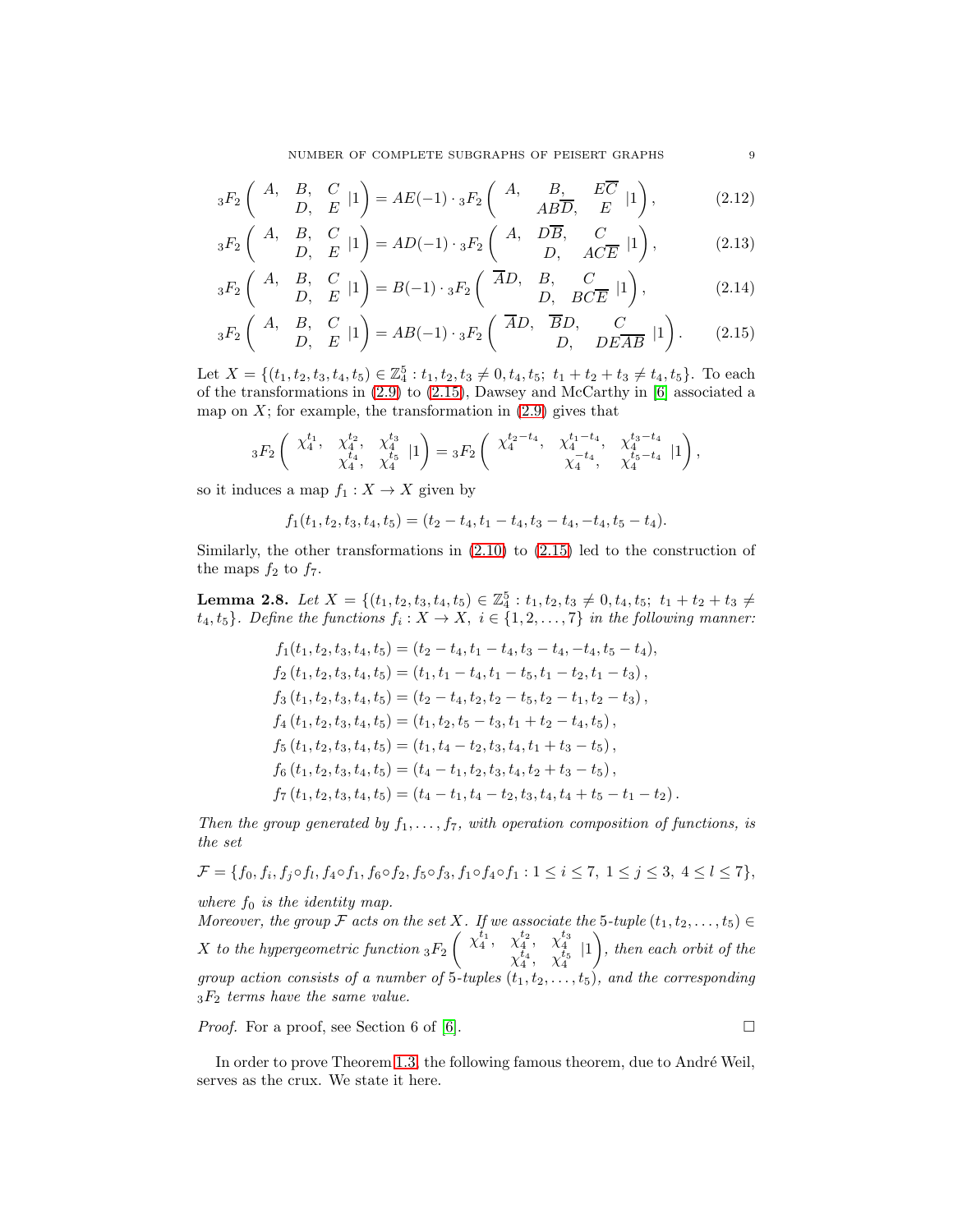<span id="page-9-5"></span>**Theorem 2.9** (Weil's estimate). Let  $\mathbb{F}_q$  be the finite field of order q, and let  $\chi$  be *a character of*  $\mathbb{F}_q$  *of order s. Let*  $f(x)$  *be a polynomial of degree d over*  $\mathbb{F}_q$  *such that*  $f(x)$  *cannot be written in the form*  $c \cdot h(x)^s$ *, where*  $c \in \mathbb{F}_q$ *. Then* 

$$
\left|\sum_{x\in\mathbb{F}_q}\chi(f(x))\right|\leq (d-1)\sqrt{q}.
$$

The rest of the article goes as follows. In Section 3, we prove Theorem [1.1.](#page-2-1) In Section 4, we prove Theorem [1.2.](#page-2-0) Finally, in Section 5 we prove the asymptotic formula for the number of cliques of any order in Peisert graphs. To count the number of cliques in Peisert graphs, we note that since the graph is vertex-transitive, so any two vertices in the graph are contained in the same number of cliques of a particular order. We will also use the following notation throughout the proofs. For an induced subgraph S of a Peisert graph and a vertex  $v \in S$ , we denote by  $k_3(S)$  and  $k_3(S, v)$  the number of cliques of order 3 in S and the number of cliques of order 3 in  $S$  containing  $v$ , respectively.

## 3. NUMBER OF 3-ORDER CLIQUES IN  $P^*(q)$

In this section, we prove Theorem [1.1.](#page-2-1) Recall that  $\mathbb{F}_q^* = \langle g \rangle$  and  $H = \langle g^4 \rangle \cup g \langle g^4 \rangle$ . Also,  $\langle H \rangle$  is the subgraph induced by H and  $h = 1 - \chi_4(g)$ .

*Proof of Theorem [1.1.](#page-2-1)* Using the vertex-transitivity of  $P^*(q)$ , we find that

<span id="page-9-4"></span><span id="page-9-0"></span>
$$
k_3(P^*(q)) = \frac{1}{3} \times q \times k_3(P^*(q), 0)
$$
  
=  $\frac{q}{3} \times$  number of edges in  $\langle H \rangle$ . (3.1)

Now,

<span id="page-9-1"></span>the number of edges in 
$$
\langle H \rangle = \frac{1}{2} \times \sum_{\chi_4(x-y) \in \{1, \chi_4(g)\}} 1,
$$
 (3.2)

where the 1st sum is taken over all x such that  $\chi_4(x) \in \{1, \chi_4(g)\}\$  and the 2nd sum is taken over all  $y \neq x$  such that  $\chi_4(y) \in \{1, \chi_4(g)\}\.$  Hence, using [\(2.1\)](#page-3-2) in [\(3.2\)](#page-9-0), we find that

the number of edges in  $\langle H \rangle$ 

$$
= \frac{1}{2 \times 4^3} \sum_{x \neq 0} (2 + h \chi_4(x) + \overline{h} \overline{\chi_4}(x))
$$
  
 
$$
\times \sum_{y \neq 0, x} [(2 + h \chi_4(y) + \overline{h} \overline{\chi_4}(y)) (2 + h \chi_4(x - y) + \overline{h} \overline{\chi_4}(x - y))]. \quad (3.3)
$$

We expand the inner summation in [\(3.3\)](#page-9-1) to obtain

$$
\sum_{y \neq 0,x} [4 + 2h\chi_4(y) + 2\overline{h}\overline{\chi_4}(y) + 2h\chi_4(x - y) + 2\overline{h}\overline{\chi_4}(x - y) + 2\chi_4(y)\overline{\chi_4}(x - y) + 2\overline{\chi_4}(y)\chi_4(x - y) - 2\chi_4(g)\chi_4(y(x - y)) + 2\chi_4(g)\overline{\chi_4}(y(x - y))].
$$
\n(3.4)

We have

<span id="page-9-3"></span><span id="page-9-2"></span>
$$
\sum_{y \neq 0, x} \chi_4(y(x - y)) = \sum_{y \neq 0, 1} \chi_4(xy) \chi_4(x - xy) = \varphi(x) J(\chi_4, \chi_4). \tag{3.5}
$$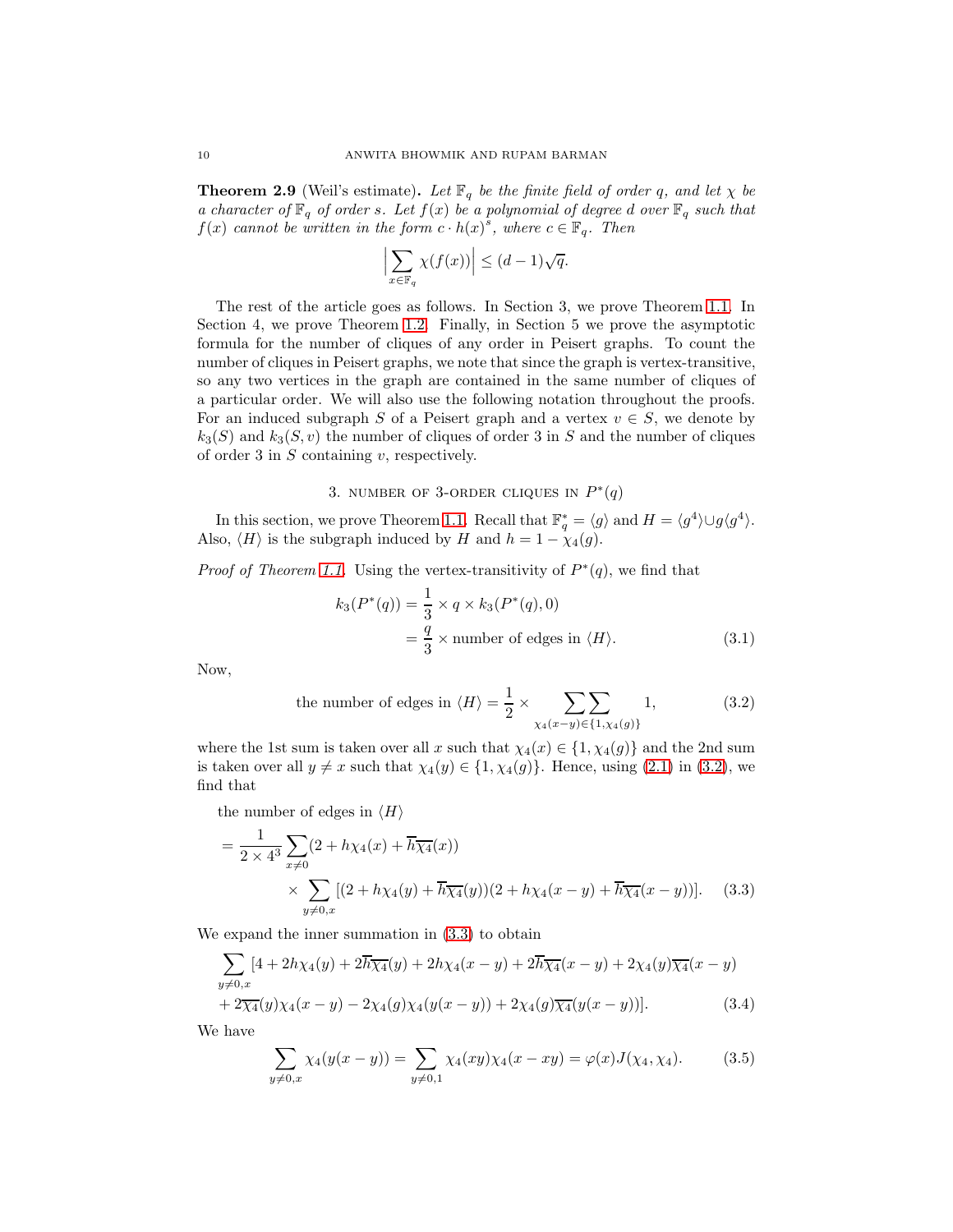Using Lemma [2.3](#page-4-0) and  $(3.5)$ ,  $(3.4)$  yields

$$
\sum_{y \neq 0,x} [(2 + h\chi_4(y) + \overline{h}\overline{\chi_4}(y))(2 + h\chi_4(x - y) + \overline{h}\overline{\chi_4}(x - y))]
$$
  
= 4(q-3) - 4h\chi\_4(x) - 4\overline{h}\overline{\chi\_4}(x) - 2\chi\_4(g)\varphi(x)J(\chi\_4, \chi\_4) + 2\chi\_4(g)\varphi(x)\overline{J(\chi\_4, \chi\_4)}. (3.6)

Now, putting [\(3.6\)](#page-10-0) into [\(3.3\)](#page-9-1), and then using Lemma [2.1,](#page-4-2) we find that

the number of edges in  $\langle H \rangle$ 

$$
=\frac{1}{2 \times 4^3} \sum_{x \neq 0} [(2 + h\chi_4(x) + \overline{h}\overline{\chi_4}(x)) (4(q - 3) - 4h\chi_4(x) - 4\overline{h}\overline{\chi_4}(x))]
$$
  
= 
$$
\frac{1}{2 \times 4^3} \sum_{x \neq 0} [8(q - 5) + (4h(q - 3) - 8h)\chi_4(x) + (4\overline{h}(q - 3) - 8\overline{h})\overline{\chi_4}(x)]
$$
  
= 
$$
\frac{(q - 1)(q - 5)}{16}.
$$

Substituting this value in  $(3.1)$  gives us the required result.

## 4. NUMBER OF 4-ORDER CLIQUES IN  $P^*(q)$

In this section, we prove Theorem [1.2.](#page-2-0) First, we recall again that  $\mathbb{F}_q^* = \langle g \rangle$  and  $H = \langle g^4 \rangle \cup g \langle g^4 \rangle$ . Let  $J(\chi_4, \chi_4) = J(\chi_4, \varphi) = \rho$ , where the value of  $\rho$  is given by Lemma [2.1.](#page-4-2) Let  $q = u^2 + 2v^2$  for integers u and v such that  $u \equiv 3 \pmod{4}$  and  $p \nmid u$  when  $p \equiv 3 \pmod{8}$ . Let  $\chi_8$  be a character of order 8 such that  $\chi_8^2 = \chi_4$ . Note that in the proof we shall use the fact that  $\chi_4(-1) = 1$  multiple times. Recall that  $h = 1 - \chi_4(g)$ .

*Proof of Theorem [1.2.](#page-2-0)* Noting again that  $P^*(q)$  is vertex-transitive, we find that

$$
k_4(P^*(q)) = \frac{q}{4} \times \text{ number of 4-order cliques in } P^*(q) \text{ containing } 0
$$

$$
= \frac{q}{4} \times k_3(\langle H \rangle). \tag{4.1}
$$

Let  $a, b \in H$  be such that  $\chi_4(ab^{-1}) = 1$ . We note that

$$
k_3(\langle H \rangle, a) = \frac{1}{2} \times \sum_{\chi_4(x-y) \in \{1, \chi_4(g)\}} 1,
$$
\n(4.2)

where the 1st sum is taken over all x such that  $\chi_4(x), \chi_4(a-x) \in \{1, \chi_4(g)\}\$  and the 2nd sum is taken over all  $y \neq x$  such that  $\chi_4(y), \chi_4(a - y) \in \{1, \chi_4(g)\}.$  Hence, using  $(2.1)$  in  $(4.2)$ , we find that

$$
k_3(\langle H \rangle, a)
$$
  
=  $\frac{1}{2 \times 4^5} \sum_{x \neq 0, a} \sum_{y \neq 0, a, x} [(2 + h\chi_4(a - x) + \overline{h}\overline{\chi_4}(a - x))$   
 $\times (2 + h\chi_4(a - y) + \overline{h}\overline{\chi_4}(a - y))(2 + h\chi_4(x - y) + \overline{h}\overline{\chi_4}(x - y))$   
 $\times (2 + h\chi_4(x) + \overline{h}\overline{\chi_4}(x))(2 + h\chi_4(y) + \overline{h}\overline{\chi_4}(y))].$ 

Using the substitution  $Y = ba^{-1}y$ , the sum indexed by y in the above yields  $k_3(\langle H \rangle, a)$ 

<span id="page-10-2"></span><span id="page-10-1"></span><span id="page-10-0"></span>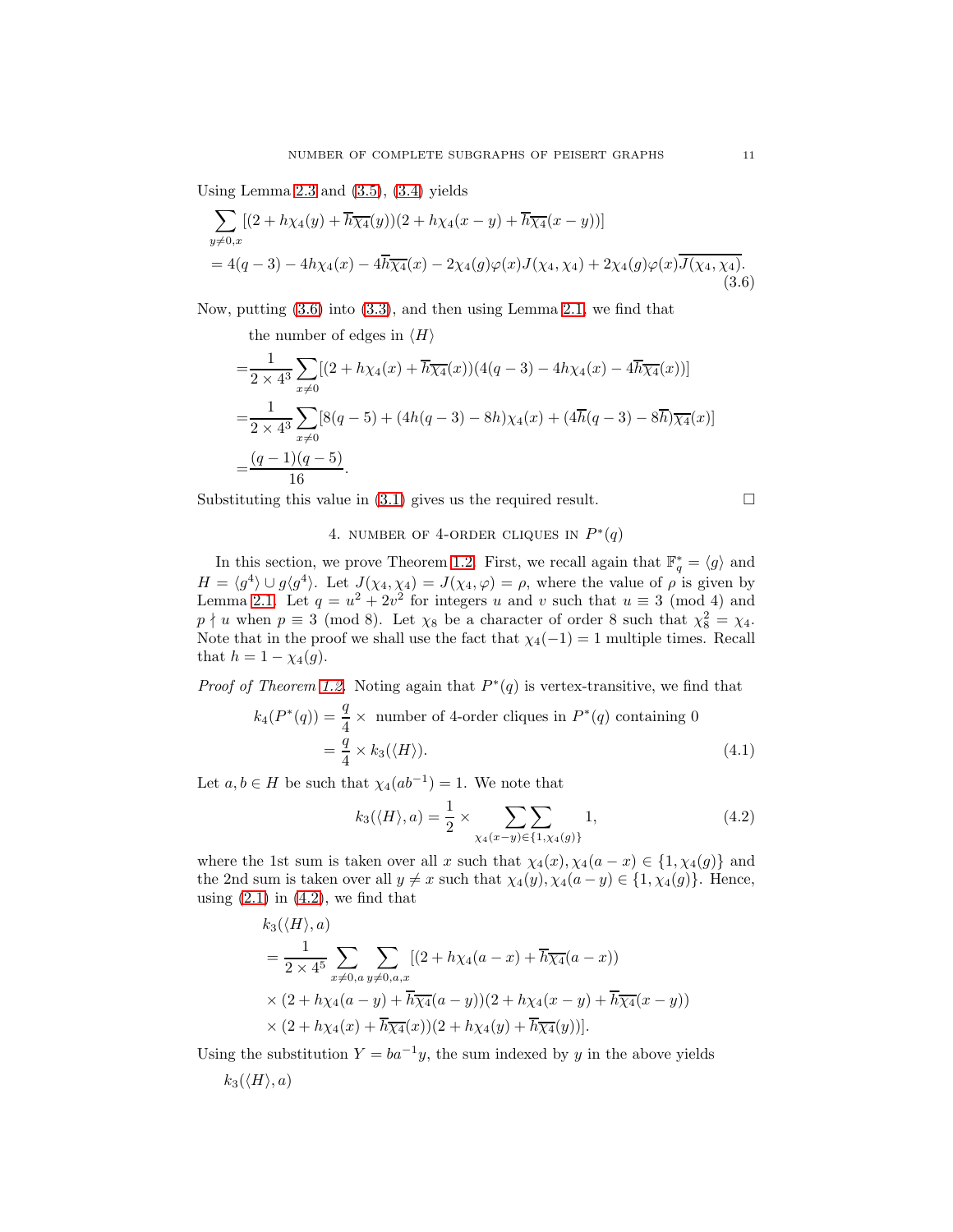$$
= \frac{1}{2 \times 4^5} \sum_{x \neq 0, a} \sum_{Y \neq 0, b, ba^{-1}x} [(2 + h\chi_4(a - x) + \overline{h}\overline{\chi_4}(a - x))
$$
  
 
$$
\times (2 + h\chi_4(Y - b) + \overline{h}\overline{\chi_4}(Y - b))(2 + h\chi_4(Y - ba^{-1}x) + \overline{h}\overline{\chi_4}(Y - ba^{-1}x))
$$
  
 
$$
\times (2 + h\chi_4(x) + \overline{h}\overline{\chi_4}(x))(2 + h\chi_4(Y) + \overline{h}\overline{\chi_4}(Y))]
$$
  
 
$$
= \frac{1}{2 \times 4^5} \sum_{Y \neq 0, b} \sum_{x \neq 0, a, ab^{-1}Y} [(2 + h\chi_4(a - x) + \overline{h}\overline{\chi_4}(a - x))
$$
  
 
$$
\times (2 + h\chi_4(Y - b) + \overline{h}\overline{\chi_4}(Y - b))(2 + h\chi_4(Y - ba^{-1}x) + \overline{h}\overline{\chi_4}(Y - ba^{-1}x))
$$
  
 
$$
\times (2 + h\chi_4(x) + \overline{h}\overline{\chi_4}(x))(2 + h\chi_4(Y) + \overline{h}\overline{\chi_4}(Y))].
$$

Again, using the substitution  $X = b a^{-1} x$  yields

$$
k_3(\langle H \rangle, a)
$$
  
=  $\frac{1}{2 \times 4^5} \sum_{Y \neq 0, b} \sum_{X \neq 0, b, Y} [(2 + h\chi_4(b - X) + \overline{h}\overline{\chi_4}(b - X))$   
 $\times (2 + h\chi_4(b - Y) + \overline{h}\overline{\chi_4}(b - Y))(2 + h\chi_4(X - Y) + \overline{h}\overline{\chi_4}(X - Y))$   
 $\times (2 + h\chi_4(X) + \overline{h}\overline{\chi_4}(X))(2 + h\chi_4(Y) + \overline{h}\overline{\chi_4}(Y))]$   
=  $k_3(\langle H \rangle, b).$ 

Thus, if  $a, b \in H$  are such that  $\chi_4(ab^{-1}) = 1$ , then

<span id="page-11-1"></span><span id="page-11-0"></span>
$$
k_3(\langle H \rangle, a) = k_3(\langle H \rangle, b). \tag{4.3}
$$

Let  $\langle g^4 \rangle = \{x_1, \ldots, x_{\frac{q-1}{4}}\}$  with  $x_1 = 1$  and  $g\langle g^4 \rangle = \{y_1, \ldots, y_{\frac{q-1}{4}}\}$  with  $y_1 = g$ . Then,

$$
\sum_{i=1}^{\frac{q-1}{4}} k_3(\langle H \rangle, x_i) + \sum_{i=1}^{\frac{q-1}{4}} k_3(\langle H \rangle, y_i) = 3 \times k_3(\langle H \rangle). \tag{4.4}
$$

By  $(4.3)$ , we have

$$
k_3(\langle H \rangle, x_1) = k_3(\langle H \rangle, x_2) = \dots = k_3(\langle H \rangle, x_{\frac{q-1}{4}})
$$

and

$$
k_3(\langle H \rangle, y_1) = k_3(\langle H \rangle, y_2) = \cdots = k_3(\langle H \rangle, y_{\frac{q-1}{4}}).
$$

Hence, [\(4.4\)](#page-11-1) yields

<span id="page-11-3"></span><span id="page-11-2"></span>
$$
k_3(\langle H \rangle) = \frac{q-1}{12} [k_3(\langle H \rangle, 1) + k_3(\langle H \rangle, g)]. \tag{4.5}
$$

Thus, we need to find only  $k_3(\langle H \rangle, 1)$  and  $k_3(\langle H \rangle, g)$ . We first find  $k_3(\langle H \rangle, 1)$ . We have

$$
k_3(\langle H \rangle, 1)
$$
  
=  $\frac{1}{2 \times 4^5} \sum_{x \neq 0, 1} [(2 + h\chi_4(1 - x) + \overline{h}\overline{\chi_4}(1 - x))(2 + h\chi_4(x) + \overline{h}\overline{\chi_4}(x))]$   

$$
\sum_{y \neq 0, 1, x} [(2 + h\chi_4(1 - y) + \overline{h}\overline{\chi_4}(1 - y))(2 + h\chi_4(x - y) + \overline{h}\overline{\chi_4}(x - y))
$$
  

$$
\times (2 + h\chi_4(y) + \overline{h}\overline{\chi_4}(y))].
$$
 (4.6)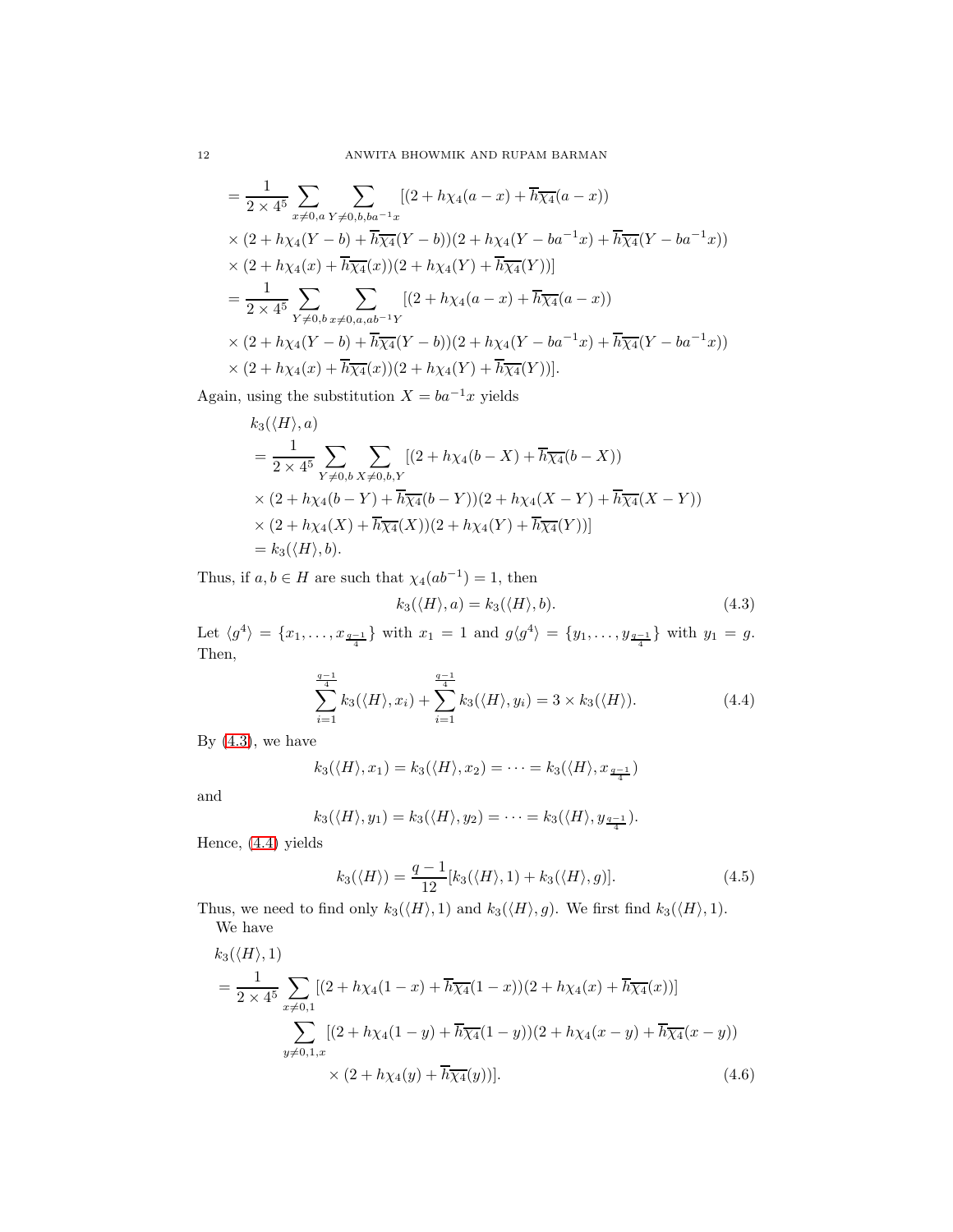Let  $i_1, i_2, i_3 \in \{\pm 1\}$  and let  $F_{i_1, i_2, i_3}$  denote the term  $\chi_4^{i_1}(y)\chi_4^{i_2}(1-y)\chi_4^{i_3}(x-y)$ . Using this notation, we expand and evaluate the inner summation in  $(4.6)$ . We have

$$
\sum_{y \neq 0,1,x} [2 + h\chi_4(y) + \overline{h}\overline{\chi_4}(y)][2 + h\chi_4(1 - y) + \overline{h}\overline{\chi_4}(1 - y)][2 + h\chi_4(x - y) + \overline{h}\overline{\chi_4}(x - y)]
$$
\n
$$
= \sum_{y \neq 0,1,x} [8 + 4h\chi_4(y) + 4\overline{h}\overline{\chi_4}(y) + 4h\chi_4(1 - y) + 4\overline{h}\overline{\chi_4}(1 - y) + 4h\chi_4(x - y)
$$
\n
$$
+ 4\overline{h}\overline{\chi_4}(x - y) + 4\chi_4(y)\overline{\chi_4}(1 - y) + 4\overline{\chi_4}(y)\chi_4(1 - y) + 4\chi_4(y)\overline{\chi_4}(x - y)
$$
\n
$$
+ 4\overline{\chi_4}(y)\chi_4(x - y) + 4\chi_4(1 - y)\overline{\chi_4}(x - y) + 4\overline{\chi_4}(1 - y)\chi_4(x - y)
$$
\n
$$
+ 2h^2\chi_4(y)\chi_4(1 - y) + 2\overline{h}^2\overline{\chi_4}(y)\overline{\chi_4}(1 - y) + 2h^2\chi_4(y)\chi_4(x - y)
$$
\n
$$
+ 2\overline{h}^2\overline{\chi_4}(y)\overline{\chi_4}(x - y) + 2h^2\chi_4(1 - y)\chi_4(x - y) + 2\overline{h}^2\overline{\chi_4}(1 - y)\overline{\chi_4}(x - y)
$$
\n
$$
+ h^3F_{1,1,1} + 2hF_{1,1,-1} + 2hF_{1,-1,1} + 2\overline{h}F_{1,-1,-1} + 2hF_{-1,1,1} + 2\overline{h}F_{-1,1,-1}
$$
\n
$$
+ 2\overline{h}F_{-1,-1,1} + \overline{h}^3F_{-1,-1,-1}].
$$
\n(4.7)

Now, referring to Lemmas [2.2](#page-4-1) and [2.3,](#page-4-0) we can easily check that any term of the form  $\sum_{y} \chi_4(\cdot) \overline{\chi_4}(\cdot)$  gives  $-1$ ,  $\sum_{y} \chi_4((y-1)(y-x))$  gives  $\varphi(x-1)\rho$  and  $\sum_{y} \chi_4(y(y-x))$ gives  $\varphi(x)\rho$ . Hence, [\(4.7\)](#page-12-0) yields

$$
\sum_{y \neq 0,1,x} [2 + h\chi_4(y) + \overline{h}\overline{\chi_4}(y)][2 + h\chi_4(1 - y) + \overline{h}\overline{\chi_4}(1 - y)][2 + h\chi_4(x - y) + \overline{h}\overline{\chi_4}(x - y)]
$$
  
=  $A + B\chi_4(x) + \overline{B}\overline{\chi_4}(x) + B\chi_4(x - 1) + \overline{B}\overline{\chi_4}(x - 1) - 4\chi_4(x)\overline{\chi_4}(x - 1)$   
 $- 4\overline{\chi_4}(x)\chi_4(x - 1) - 2h^2\chi_4(x)\chi_4(x - 1) - 2\overline{h}^2\overline{\chi_4}(x)\overline{\chi_4}(x - 1)$   
 $+ h^3F_{1,1,1} + 2hF_{1,1,-1} + 2hF_{1,-1,1} + 2\overline{h}F_{1,-1,-1} + 2hF_{-1,1,1} + 2\overline{h}F_{-1,1,-1}$   
 $+ 2\overline{h}F_{-1,-1,1} + \overline{h}^3F_{-1,-1,-1}$   
=:  $\mathcal{I},$  (4.8)

where  $A = 8(q - 8)$  and  $B = -12h$ .

Next, we introduce some notations. Let

<span id="page-12-1"></span><span id="page-12-0"></span>
$$
B_1 = 16(q - 9) + 6B + \overline{B}h^2,
$$
  
\n
$$
D_1 = 2\overline{B} - 8\overline{h} + Bh^2 - 4h^3,
$$
  
\n
$$
E_1 = 8(q - 9) + 4Bh,
$$
  
\n
$$
F_1 = 16(q - 9) + 4Re(B\overline{h}).
$$

For  $i \in \{1, 2, 3, 4\}$  and  $j \in \{1, 2, \ldots, 8\}$ , we define the following character sums.

$$
T_j := \sum_{x \neq 0,1} \sum_{y} \chi_4^{i_1}(y) \chi_4^{i_2}(1-y) \chi_4^{i_3}(x-y),
$$
  
\n
$$
U_{ij} := \sum_{x \neq 0,1} \chi_4^{l}(m) \sum_{y} \chi_4^{i_1}(y) \chi_4^{i_2}(1-y) \chi_4^{i_3}(x-y),
$$
  
\n
$$
V_{ij} := \sum_{x} \chi_4^{l_1}(x) \chi_4^{l_2}(1-x) \sum_{y} \chi_4^{i_1}(y) \chi_4^{i_2}(1-y) \chi_4^{i_3}(x-y),
$$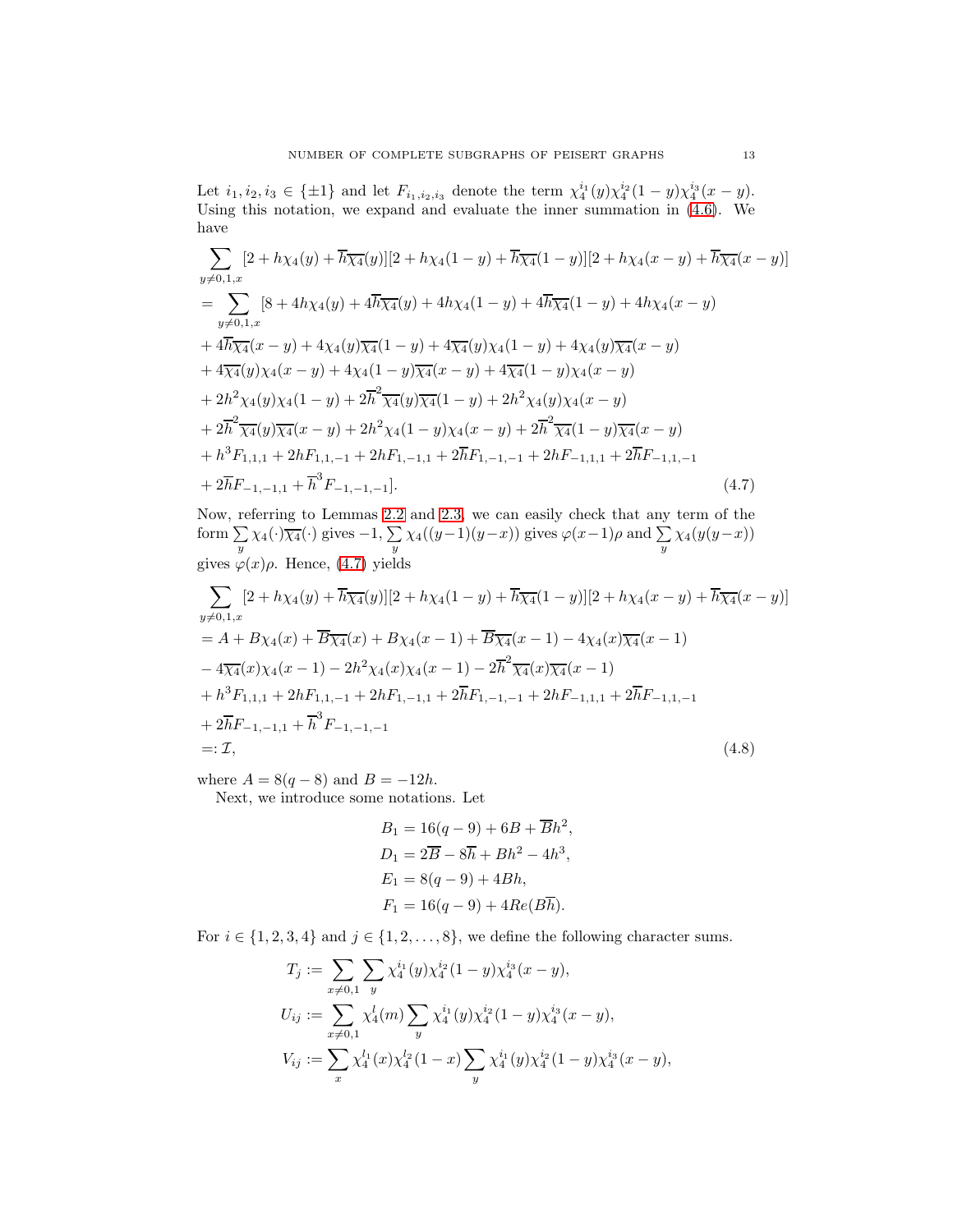where

$$
l = \begin{cases} 1, & \text{if } i \text{ is odd,} \\ -1, & \text{otherwise;} \end{cases}
$$
\n
$$
m = \begin{cases} x, & \text{if } i \in \{1, 2\}, \\ 1 - x, & \text{otherwise;} \end{cases}
$$

and

$$
(l_1, l_2) = \begin{cases} (1, 1), & \text{if } i = 1, \\ (1, -1), & \text{if } i = 2, \\ (-1, 1), & \text{if } i = 3, \\ (-1, -1), & \text{if } i = 4. \end{cases}
$$

Also, corresponding to each j, let  $(i_1, i_2, i_3)$  take the value according to the following table:

|                | $\imath_1$ | $\iota_2$ | $i_3$ |
|----------------|------------|-----------|-------|
| 1              |            |           |       |
| $\frac{2}{3}$  | 1          | 1         | $-1$  |
|                | 1          | -1        | 1     |
| $\overline{4}$ | 1          | 1         | $-1$  |
| $\overline{5}$ | $-1$       | 1         | 1     |
| 6              | 1          | 1         | $-1$  |
| $\overline{7}$ | 1          | $-1$      | 1     |
| 8              |            |           |       |

Then, using [\(4.8\)](#page-12-1) and the notations we just described, [\(4.6\)](#page-11-2) yields

$$
k_{3}(\langle H \rangle, 1) = \frac{1}{2048} \sum_{x \neq 0,1} [2 + h\chi_{4}(x) + \overline{h}\overline{\chi_{4}}(x)][2 + h\chi_{4}(1 - x) + \overline{h}\overline{\chi_{4}}(1 - x)] \times \mathcal{I}
$$
  
\n
$$
= \frac{1}{2048} \sum_{x \neq 0,1} [32(q - 15) + B_{1}\chi_{4}(x) + \overline{B_{1}\chi_{4}}(x) + B_{1}\chi_{4}(x - 1) + \overline{B_{1}\chi_{4}}(x - 1)
$$
  
\n
$$
+ 4Re(Bh)\varphi(x) + 4Re(Bh)\varphi(x - 1) + D_{1}\chi_{4}(x)\varphi(x - 1) + \overline{D_{1}\chi_{4}}(x)\varphi(x - 1)
$$
  
\n
$$
+ D_{1}\varphi(x)\chi_{4}(x - 1) + \overline{D_{1}\varphi}(x)\overline{\chi_{4}}(x - 1) + E_{1}\chi_{4}(x)\chi_{4}(x - 1) + \overline{E_{1}\chi_{4}}(x)\overline{\chi_{4}}(x - 1)
$$
  
\n
$$
+ F_{1}\chi_{4}(x)\overline{\chi_{4}}(1 - x) + \overline{F_{1}\chi_{4}}(x)\chi_{4}(x - 1)]
$$
  
\n
$$
+ \frac{1}{2 \times 4^{5}} [4h^{3}T_{1} + 8hT_{2} + 8hT_{3} + 8\overline{h}T_{4} + 8hT_{5} + 8\overline{h}T_{6} + 8\overline{h}T_{7} + 4\overline{h}^{3}T_{8}
$$
  
\n
$$
+ 2h^{4}U_{11} + 4h^{2}U_{12} + 4h^{2}U_{13} + 8U_{14} + 4h^{2}U_{15} + 8U_{16} + 8U_{17} + 4\overline{h}^{2}U_{18}
$$
  
\n
$$
+ 4h^{2}U_{21} + 8U_{22} + 8U_{23} + 4\overline{h}^{2}U_{24} + 8U_{25} + 4\overline{h}^{2}U_{26} + 4\overline{h}^{2}U_{27
$$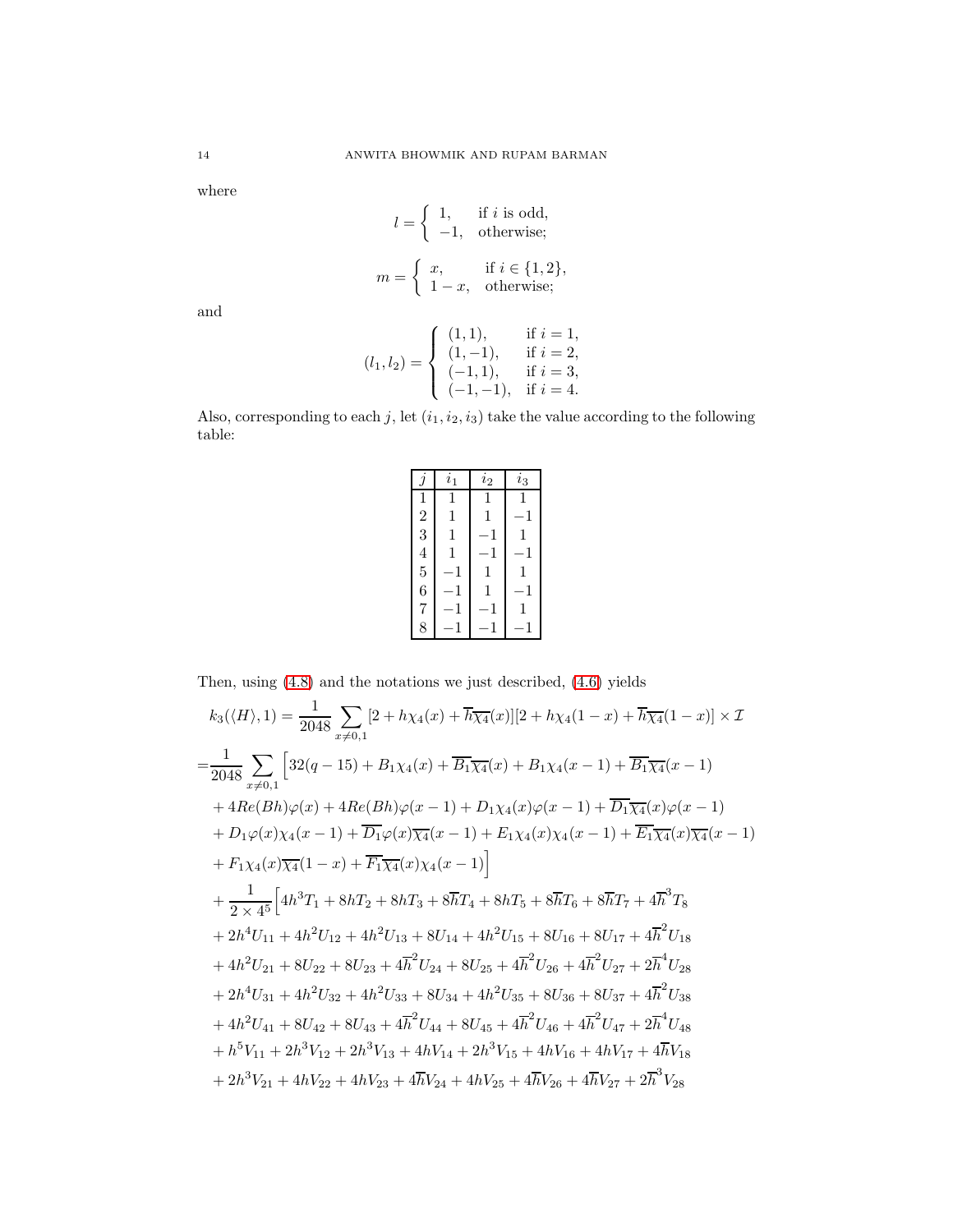$$
+ 2h3V31 + 4hV32 + 4hV33 + 4\overline{h}V34 + 4hV35 + 4\overline{h}V36 + 4\overline{h}V37 + 2\overline{h}3V38+ 4hV41 + 4\overline{h}V42 + 4\overline{h}V43 + 2\overline{h}3V44 + 4\overline{h}V45 + 2\overline{h}3V46 + 2\overline{h}3V47 + \overline{h}5V48.
$$

Using Lemmas [2.4,](#page-5-2) [2.5](#page-5-4) and [2.6,](#page-5-5) we find that

<span id="page-14-0"></span>
$$
k_3(\langle H \rangle, 1) = \frac{1}{2048} \left[ 32(q^2 - 20q + 81) + h^5 V_{11} + 2h^3 V_{12} + 2h^3 V_{13} + 4h V_{14} + 2h^3 V_{15} + 4h V_{16} + 4h V_{17} + 4\overline{h}V_{18} + 2h^3 V_{21} + 4h V_{22} + 4h V_{23} + 4\overline{h}V_{24} + 4h V_{25} + 4\overline{h}V_{26} + 4\overline{h}V_{27} + 2\overline{h}^3 V_{28} + 2h^3 V_{31} + 4h V_{32} + 4h V_{33} + 4\overline{h}V_{34} + 4h V_{35} + 4\overline{h}V_{36} + 4\overline{h}V_{37} + 2\overline{h}^3 V_{38} + 4h V_{41} + 4\overline{h}V_{42} + 4\overline{h}V_{43} + 2\overline{h}^3 V_{44} + 4\overline{h}V_{45} + 2\overline{h}^3 V_{46} + 2\overline{h}^3 V_{47} + \overline{h}^5 V_{48} \right].
$$
 (4.9)

Now, we convert each term of the form  $V_{ij}$   $[i \in \{1, 2, 3, 4\}, j \in \{1, 2, ..., 8\}]$  into its equivalent  $q^2 \cdot {}_{3}F_2$  form. We use the notation  $(t_1, t_2, \ldots, t_5) \in \mathbb{Z}_4^5$  for the term  $q^2 \cdot {}_3F_2$  $\begin{pmatrix} \chi_4^{t_1}, \chi_4^{t_2}, \chi_4^{t_3} \\ \chi_4^{t_4}, \chi_4^{t_5} \end{pmatrix}$  $\overline{\phantom{0}}$ . Then, [\(4.9\)](#page-14-0) yields  $k_3(\langle H \rangle, 1) = \frac{1}{2048}$  $[32(q^2-20q+81)$  $+h<sup>5</sup>(3, 1, 1, 2, 2) + 2h<sup>3</sup>(1, 1, 3, 2, 0) + 2h<sup>3</sup>(3, 1, 1, 0, 2) + 4h(1, 1, 3, 0, 0)$  $+ 2h^3(3,3,1,0,2) + 4h(1,3,3,0,0) + 4h(3,3,1,2,2) + 4\overline{h}(1,3,3,2,0)$  $+ 2h^3(3, 1, 3, 2, 2) + 4h(1, 1, 1, 2, 0) + 4h(3, 1, 3, 0, 2) + 4\overline{h}(1, 1, 1, 0, 0)$ 

<span id="page-14-1"></span>+ 
$$
4h(3,3,3,0,2) + 4\overline{h}(1,3,1,0,0) + 4\overline{h}(3,3,3,2,2) + 2\overline{h}^3(1,3,1,2,0)
$$
  
+  $2h^3(3,1,3,2,0) + 4h(1,1,1,2,2) + 4h(3,1,3,0,0) + 4\overline{h}(1,1,1,0,2)$   
+  $4h(3,3,3,0,0) + 4\overline{h}(1,3,1,0,2) + 4\overline{h}(3,3,3,2,0) + 2\overline{h}^3(1,3,1,2,2)$   
+  $4h(3,1,1,2,0) + 4\overline{h}(1,1,3,2,2) + 4\overline{h}(3,1,1,0,0) + 2\overline{h}^3(1,1,3,0,2)$   
+  $4\overline{h}(3,3,1,0,0) + 2\overline{h}^3(1,3,3,0,2) + 2\overline{h}^3(3,3,1,2,0) + \overline{h}^5(1,3,3,2,2)$  (4.10)

Next, we use Lemma [2.8](#page-8-1) alongwith the notations therein. We list the tuples  $(t_1, t_2, \ldots, t_5)$  in each orbit of the group action of F on X, and then group the corresponding terms in  $(4.10)$  together. The orbit representatives  $(1, 1, 1, 0, 0)$ ,  $(3, 3, 3, 0, 0), (1, 3, 3, 2, 0), (3, 1, 1, 2, 0)$  and  $(1, 1, 3, 0, 0)$  given in the proof of Corollary 2.7 in [\[6\]](#page-18-10) are the ones whose orbits exhaust the hypergeometric terms in [\(4.10\)](#page-14-1). We denote the  $q^2 \tcdot {}_{3}F_2$  terms corresponding to these orbit representatives as  $M_1, M_2, \ldots, M_5$  respectively. Then, [\(4.10\)](#page-14-1) yields

<span id="page-14-2"></span>
$$
k_3(\langle H \rangle, 1) = \frac{1}{2048} \left[ 32(q^2 - 20q + 81) + h^5 M_4 + 2h^3 M_1 + 2h^3 M_1 + 4h M_5 + 2h^3 M_1 + 4h M_5 + 4h M_1 + 4\overline{h} M_3 + 2h^3 M_4 + 4h M_5 + 4\overline{h} M_1 + 4h M_5 + 4\overline{h} M_5 + 4\overline{h} M_5 + 2\overline{h}^3 M_3 + 2h^3 M_4 + 4h M_5 + 4h M_5 + 4\overline{h} M_5 + 4h M_2 + 4\overline{h} M_1 + 4\overline{h} M_5 + 2\overline{h}^3 M_3 + 4h M_4 + 4\overline{h} M_3 + 4\overline{h} M_5 + 2\overline{h}^3 M_2 + 4\overline{h} M_5 + 2\overline{h}^3 M_2 + 2\overline{h}^3 M_2 + \overline{h}^5 M_3 \right].
$$
\n(4.11)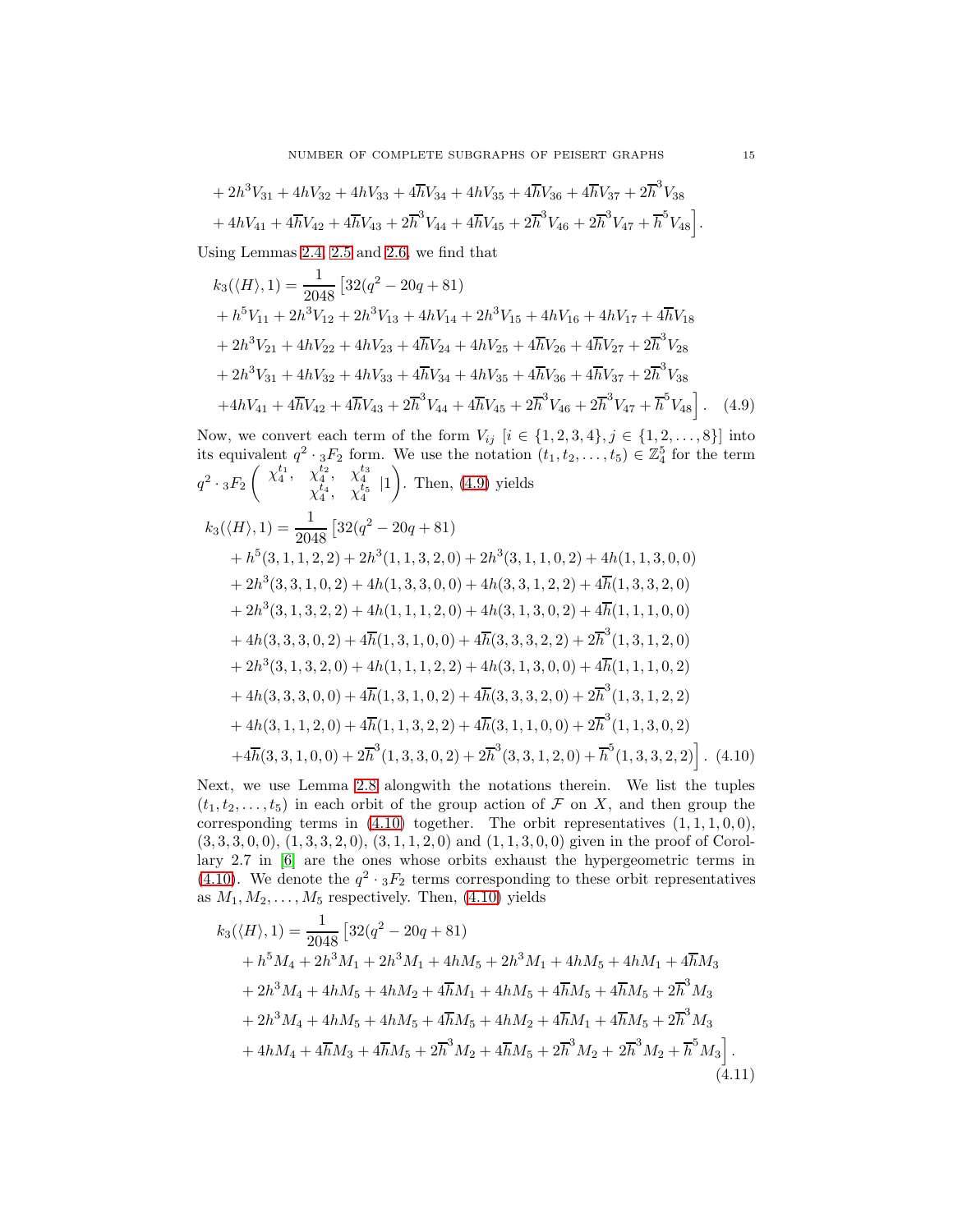Using Lemma [2.7](#page-6-2) (note that we could not reduce  $M_5$ ), [\(4.11\)](#page-14-2) yields

<span id="page-15-1"></span>
$$
k_3(\langle H \rangle, 1) = \frac{1}{128} \left[ 2(q^2 - 20q + 81) + 2u(-p)^t + 3q^2 \cdot {}_3F_2 \left( \begin{array}{ccc} \chi_4, & \chi_4, & \overline{\chi_4} \\ \varepsilon, & \varepsilon \end{array} \bigg| 1 \right) \right].
$$
\n(4.12)

Returning back to [\(4.5\)](#page-11-3), we are now left to calculate  $k_3(\langle H \rangle, g)$ . Again, we have  $k_3(\langle H \rangle, g)$ 

<span id="page-15-0"></span>
$$
= \frac{1}{2048} \sum_{x \neq 0, g} \sum_{y \neq 0, g, x} \left[ (2 + h\chi_4(g - x) + \overline{h}\overline{\chi_4}(g - x)) (2 + h\chi_4(g - y) + \overline{h}\overline{\chi_4}(g - y)) \right] \times (2 + h\chi_4(x - y) + \overline{h}\overline{\chi_4}(x - y)) (2 + h\chi_4(x) + \overline{h}\overline{\chi_4}(x)) (2 + h\chi_4(y) + \overline{h}\overline{\chi_4}(y)) \right].
$$
\n(4.13)

Using the substitutions  $Y = yg^{-1}$  and  $X = xg^{-1}$ , and then using the fact that  $h\chi_4(g) = \overline{h}$ , [\(4.13\)](#page-15-0) yields

$$
k_3(\langle H \rangle, g)
$$
  
=  $\frac{1}{2048} \sum_{x \neq 0, 1} \sum_{y \neq 0, 1, x} \left[ (2 + \overline{h} \chi_4 (1 - x) + h \overline{\chi_4} (1 - x)) (2 + \overline{h} \chi_4 (1 - y) + h \overline{\chi_4} (1 - y)) \right]$   
 $\times (2 + \overline{h} \chi_4 (x - y) + h \overline{\chi_4} (x - y)) (2 + \overline{h} \chi_4 (x) + h \overline{\chi_4} (x)) (2 + \overline{h} \chi_4 (y) + h \overline{\chi_4} (y)) \right].$ 

Comparing this with [\(4.6\)](#page-11-2) we see that the expansion of the expression inside this summation will consist of the same summation terms as in [\(4.6\)](#page-11-2) except that the coefficient corresponding to each summation will become the complex conjugate of the corresponding coefficient of the same summation. This means that, to calculate the coefficient of each summation after expanding the expression in [\(4.13\)](#page-15-0), we need to replace each corresponding coefficient in [\(4.11\)](#page-14-2) by its complex conjugate. Now,  $(4.12)$  is the final expression from  $(4.11)$ , and we see that  $(4.12)$  contains three summands, two of them being real numbers and the other being a  ${}_{3}F_{2}$  term whose coefficient is also a real number. Then by the foregoing argument, [\(4.13\)](#page-15-0) yields the same value as given in  $(4.12)$ . Thus,  $(4.5)$  gives that

$$
k_3(\langle H \rangle) = \frac{q-1}{768} \left[ 2(q^2 - 20q + 81) + 2u(-p)^t + 3q^2 \cdot {}_3F_2 \left( \begin{array}{ccc} \chi_4, & \chi_4, & \overline{\chi_4} \\ \varepsilon, & \varepsilon \end{array} | 1 \right) \right].
$$

Substituting the above value in [\(4.1\)](#page-10-2), we complete the proof of the theorem.  $\Box$ 

#### 5. proof of theorem [1](#page-3-1).3

Let  $m \geq 1$  be an integer. We have observed that the calculations for computing the number of 4-order cliques in  $P^*(q)$  become very tedious. However, we can have an asymptotic result on the number of cliques of order m in  $P^*(q)$  as  $q \to \infty$ . The method follows along the lines of [\[20\]](#page-19-4) and so we prove by the method of induction.

*Proof of Theorem [1.3.](#page-3-1)* Let  $\mathbb{F}_q^* = \langle g \rangle$ . We set a formal ordering of the elements of  $\mathbb{F}_q$ :  $\{a_1 < \cdots < a_q\}$ . Let  $\chi_4$  be a fixed character on  $\mathbb{F}_q$  of order 4 and let  $h = 1 - \chi_4(g)$ . First, we note that the result holds for  $m = 1, 2$  and so let  $m \geq 3$ . Let the induction hypothesis hold for  $m-1$ . We shall use the notation ' $a_m \neq a_i$ ' to mean  $a_m \neq a_1, \ldots, a_{m-1}$ . Recalling [\(2.1\)](#page-3-2), we see that

$$
k_m(P^*(q)) = \sum_{a_1 < \dots < a_m} \prod_{1 \leq i < j \leq m} \frac{2 + h\chi_4(a_i - a_j) + \overline{h}\chi_4^3(a_i - a_j)}{4}
$$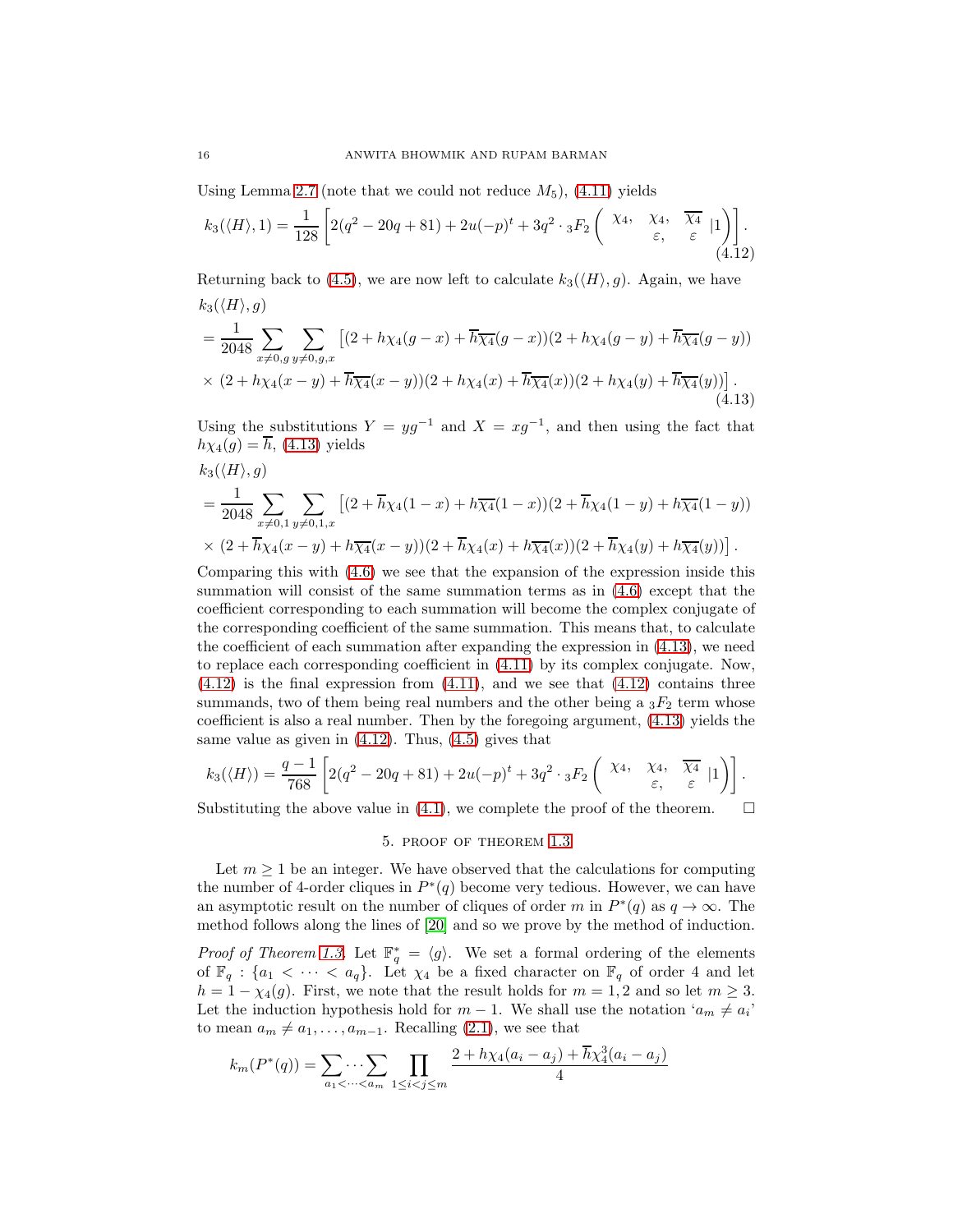NUMBER OF COMPLETE SUBGRAPHS OF PEISERT GRAPHS 17

$$
= \frac{1}{m} \sum_{a_1 < \dots < a_{m-1}} \left[ \prod_{1 \leq i < j \leq m-1} \frac{2 + h \chi_4(a_i - a_j) + \overline{h} \chi_4^3(a_i - a_j)}{4} \right]
$$
\n
$$
\frac{1}{4^{m-1}} \sum_{a_m \neq a_i} \prod_{i=1}^{m-1} \left\{ 2 + h \chi_4(a_m - a_i) + \overline{h} \chi_4^3(a_m - a_i) \right\} \right] \tag{5.1}
$$

In order to use the induction hypothesis, we try to bound the expression

<span id="page-16-4"></span>
$$
\sum_{a_m \neq a_i} \prod_{i=1}^{m-1} \{2 + h\chi_4(a_m - a_i) + \overline{h}\chi_4^3(a_m - a_i)\}
$$

in terms of  $q$  and  $m$ . We find that

$$
\mathcal{J} := \sum_{\substack{a_m \neq a_i}} \prod_{i=1}^{m-1} \{2 + h\chi_4(a_m - a_i) + \overline{h}\chi_4^3(a_m - a_i)\}
$$
  
=  $2^{m-1}(q - m + 1)$   
+  $\sum_{a_m \neq a_i} [(3^{m-1} - 1) \text{ number of terms containing expressions in } \chi_4]$  (5.2)

Each term in [\(5.2\)](#page-16-0) containing  $\chi_4$  is of the form

$$
2fhj' \overline{h}^{j'} \chi_4((a_m - a_{i_1})^{j_1} \cdots (a_m - a_{i_s})^{j_s}),
$$

where

<span id="page-16-3"></span><span id="page-16-1"></span><span id="page-16-0"></span>
$$
0 \le f \le m-2,\n0 \le i', j' \le m-1,\n i1,..., is \in \{1, 2,..., m-1\},\n j1,..., js \in \{1,3\}, and\n1 \le s \le m-1.
$$
\n(5.3)

Let us consider such an instance of a term containing  $\chi_4$ . Excluding the constant factor  $2^f h^{i'} \overline{h}^{j'}$ , we obtain a polynomial in the variable  $a_m$ . Let  $g(a_m) = (a_m$  $a_{i_1}$ )<sup>*j*</sup> · · ·  $(a_m - a_{i_s})$ <sup>*j*</sup> · · · Using Weil's estimate (Theorem [2.9\)](#page-9-5), we find that

<span id="page-16-2"></span>
$$
|\sum_{a_m \in \mathbb{F}_q} \chi_4(g(a_m))| \le (j_1 + \dots + j_s - 1)\sqrt{q}.\tag{5.4}
$$

Then, using [\(5.4\)](#page-16-1) we have

$$
|2^{f}h^{i'}\overline{h}^{j'}\sum_{a_{m}}\chi_{4}(g(a_{m}))| \leq 2^{f+i'+j'}(j_{1} + \cdots + j_{s} - 1)\sqrt{q}
$$
  

$$
\leq 2^{3m-4}(3m-4)\sqrt{q}
$$
  

$$
\leq 2^{3m} \cdot 3m\sqrt{q}.
$$
 (5.5)

Noting that the values of  $\chi_4$  are roots of unity, using [\(5.5\)](#page-16-2), and using [\(5.3\)](#page-16-3) and the conditions therein, we obtain

$$
\begin{aligned} &+ 2^f h^{i'} \overline{h}^{j'} \sum_{a_m \neq a_i} \chi_4(g(a_m)) \mid \\ &= \mid 2^f h^{i'} \overline{h}^{j'} \left\{ \sum_{a_m} \chi_4(g(a_m)) - \chi_4(g(a_1)) - \dots - \chi_4(g(a_{m-1})) \right\} \mid \end{aligned}
$$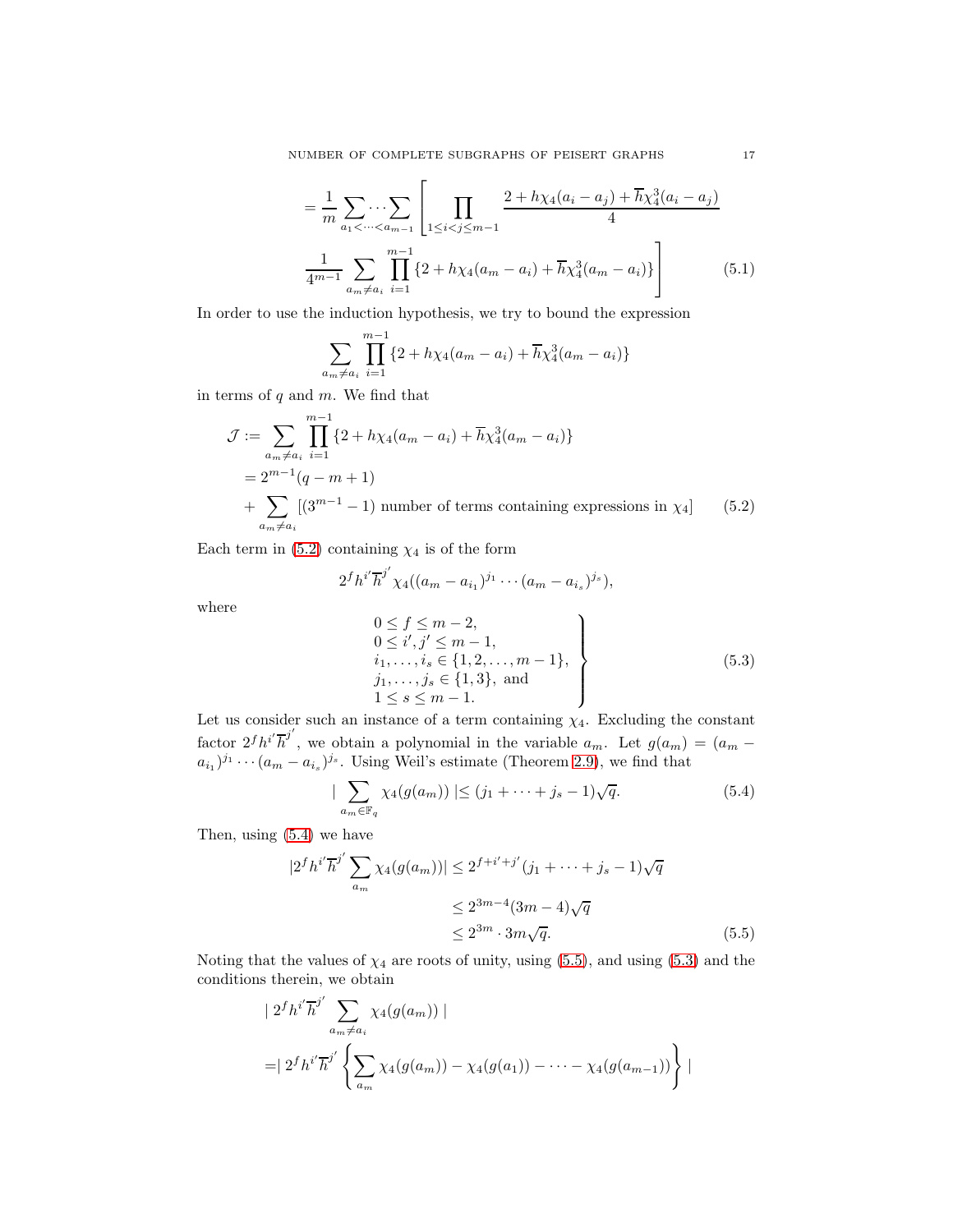$$
\leq 2^{3m}\cdot 3m\sqrt{q}+2^{2m-3}
$$
  

$$
\leq 2^{2m}(1+2^m\cdot 3m\sqrt{q}),
$$

that is,

$$
-2^{2m}(1+2^m \cdot 3m\sqrt{q}) \le 2^f h^{i'} \overline{h}^{j'} \sum_{a_m \ne a_i} \chi_4(g(a_m)) \le 2^{2m}(1+2^m \cdot 3m\sqrt{q}).
$$

Then, [\(5.2\)](#page-16-0) yields

<span id="page-17-0"></span>
$$
2^{m-1}(q-m+1) - 2^{2m}(1+2^m \cdot 3m\sqrt{q})(3^{m-1}-1)
$$
  
\n
$$
\leq J
$$
  
\n
$$
\leq 2^{m-1}(q-m+1) + 2^{2m}(1+2^m \cdot 3m\sqrt{q})(3^{m-1}-1)
$$

and thus, [\(5.1\)](#page-16-4) yields

$$
[2^{m-1}(q-m+1) - 2^{2m}(1+2^m \cdot 3m\sqrt{q})(3^{m-1} - 1)] \times \frac{1}{m \times 4^{m-1}} k_{m-1}(P^*(q))
$$
  
\n
$$
\leq k_m(P^*(q))
$$
  
\n
$$
\leq [2^{m-1}(q-m+1) + 2^{2m}(1+2^m \cdot 3m\sqrt{q})(3^{m-1} - 1)] \times \frac{1}{m \times 4^{m-1}} k_{m-1}(P^*(q))
$$
  
\n(5.6)

Dividing by  $q^m$  throughout in [\(5.6\)](#page-17-0) and taking  $q \to \infty$ , we have

$$
\lim_{q \to \infty} \frac{2^{m-1}(q-m+1) - 2^{2m}(1+2^m \cdot 3m\sqrt{q})(3^{m-1}-1)}{m \times 4^{m-1} \times q} \lim_{q \to \infty} \frac{k_{m-1}(P^*(q))}{q^{m-1}}
$$
\n
$$
\leq \lim_{q \to \infty} \frac{k_m(P^*(q))}{q^m}
$$
\n
$$
\leq \lim_{q \to \infty} \frac{2^{m-1}(q-m+1) + 2^{2m}(1+2^m \cdot 3m\sqrt{q})(3^{m-1}-1)}{m \times 4^{m-1} \times q} \lim_{q \to \infty} \frac{k_{m-1}(P^*(q))}{q^{m-1}}
$$
\n(5.7)

Now, using the induction hypothesis and noting that

$$
\lim_{q \to \infty} \frac{2^{m-1}(q-m+1) \pm 2^{2m}(1+2^m \cdot 3m\sqrt{q})(3^{m-1}-1)}{m \times 4^{m-1}q}
$$
\n
$$
= \frac{1}{m \times 4^{m-1}} 2^{m-1}
$$
\n
$$
= \frac{1}{m \times 2^{m-1}},
$$

we find that both the limits on the left hand side and the right hand side of [\(5.7\)](#page-17-1) are equal. This completes the proof of the result.  $\hfill \Box$ 

Taking  $m = 3$  in Theorem [1.3,](#page-3-1) we find that

<span id="page-17-1"></span>
$$
\lim_{q \to \infty} \frac{k_3(P^*(q))}{q^3} = \frac{1}{48}.
$$

We obtain the same limiting value from Theorem [1.1](#page-2-1) as well.

Taking  $m = 4$  in Theorem [1.2](#page-2-0) and Theorem [1.3,](#page-3-1) we obtain the following corollary which is also evident from Table [1.](#page-3-0)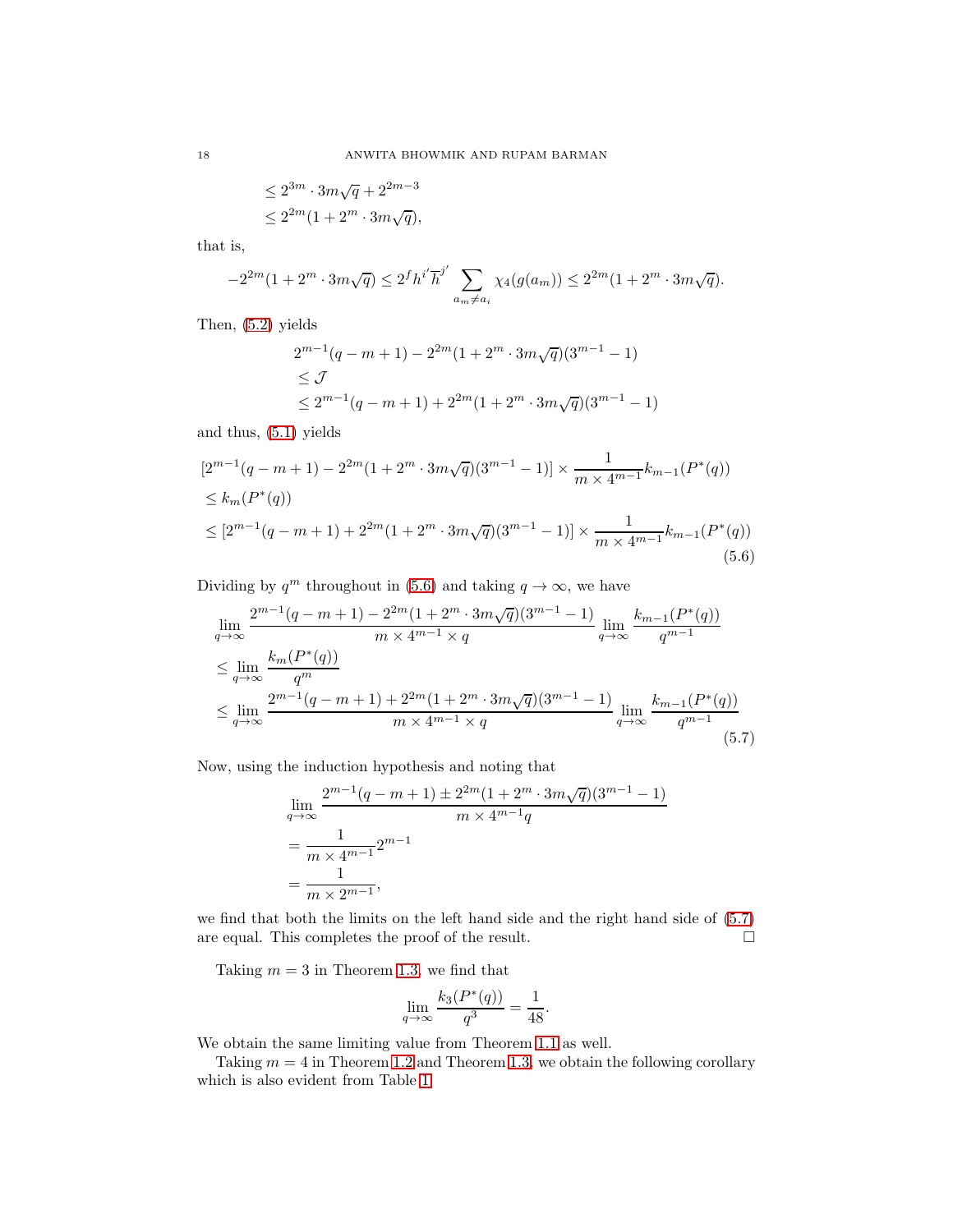Corollary 5.1. *We have*

$$
\lim_{q \to \infty} {}_{3}F_{2}\left( \begin{array}{cc} \chi_4, & \chi_4, & \chi_4^3 \\ \varepsilon, & \varepsilon \end{array} \Big| 1 \right) = 0.
$$

*Proof.* Putting  $m = 4$  in Theorem [1.3,](#page-3-1) we have

<span id="page-18-16"></span>
$$
\lim_{q \to \infty} \frac{k_4(P^*(q))}{q^4} = \frac{1}{1536}.
$$
\n(5.8)

Putting  $m = 4$  in Theorem [1.2,](#page-2-0) we have

$$
\lim_{q \to \infty} \frac{k_4(P^*(q))}{q^4} = \frac{1}{1536} + 3 \times \lim_{q \to \infty} {}_3F_2 \left( \begin{array}{ccc} \chi_4, & \chi_4, & \chi_4^3 \\ \varepsilon, & \varepsilon \end{array} \big| 1 \right). \tag{5.9}
$$

Combining  $(5.8)$  and  $(5.9)$ , we complete the proof.

### 6. Acknowledgements

We are extremely grateful to Ken Ono for previewing a preliminary version of this paper and for his helpful comments.

#### <span id="page-18-17"></span>**REFERENCES**

- <span id="page-18-12"></span>[1] J. Alexander, Selected results in combinatorics and graph theory, Thesis (Ph.D.) University of Delaware (2016).
- <span id="page-18-8"></span>[2] R. Atanasov, M. Budden, J. Lambert, K. Murphy and A. Penland, On certain induced subgraphs of Paley graphs, Acta Univ. Apulensis Math. Inform. 40 (2014), 51–65.
- <span id="page-18-15"></span>[3] B. C. Berndt, K. S. Williams and R. J. Evans, Gauss and Jacobi sums, Canadian Mathematical Society Series of Monographs and Advanced Texts, A Wiley-Interscience Publication, John Wiley & Sons, Inc., New York, 1998.
- <span id="page-18-11"></span>[4] A. Bhowmik and R. Barman, On a Paley-type graph on  $\mathbb{Z}_n$ , Graphs and Combinatorics 38 (2022), no. 2, Paper No. 41, 25 pp.
- <span id="page-18-4"></span>[5] C. Chao, On the classification of symmetric graphs with a prime number of vertices, Transactions of the American Mathematical Society 158 (1971), 247–256.
- <span id="page-18-10"></span>[6] M. L. Dawsey and D. McCarthy, Generalized Paley graphs and their complete subgraphs of orders three and four, Research in the Mathematical Sciences 8 (2021), no. 2, Paper No. 18, 23 pp.
- <span id="page-18-5"></span>[7] P. Erdös, On the number of complete subgraphs contained in certain graphs, Magyar Tud. Akad. Mat. Kutató Int. Közl 7 (1962), 459–464.
- <span id="page-18-7"></span>[8] R.J. Evans, J.R. Pulham and J. Sheehan, On the number of complete subgraphs contained in certain graphs, Journal of Combinatorial Theory, Series B, 3 (1981), 364–371.
- <span id="page-18-6"></span>[9] A. W. Goodman, On sets of acquaintances and strangers at any party, The American Mathematical Monthly 66 (1959), 778–783.
- <span id="page-18-1"></span><span id="page-18-0"></span>[10] J. Greene, Hypergeometric functions over finite fields, Trans. Amer. Math. Soc. 301 (1987), 77–101.
- [11] J. Greene, Character Sum Analogues for Hypergeometric and Generalized Hypergeometric Functions over Finite Fields, Ph.D. thesis, Univ. of Minnesota, Minneapolis, 1984.
- <span id="page-18-14"></span>[12] S. A. Katre and A. R. Rajwade, Resolution of the sign ambiguity in the determination of the cyclotomic numbers of order 4 and the corresponding Jacobsthal sum, Mathematica Scandinavica 60 (1987), 52–62.
- <span id="page-18-9"></span>[13] T. K. Lim and C. E. Praeger, On generalised Paley graphs and their automorphism groups, Michigan Mathematical Journal 58 (2009), 293–308.
- <span id="page-18-2"></span>[14] D. McCarthy, Transformations of well-poised hypergeometric functions over finite fields, Finite Fields and Their Applications, 18 (2012), no. 6, 1133–1147.
- <span id="page-18-13"></span>[15] K. Ono, Values of Gaussian hypergeometric series, Trans. Amer. Math. Soc. 350 (1998), no. 3, 1205–1223.
- <span id="page-18-3"></span>[16] K. Ono, The web of modularity: arithmetic of the coefficients of modular forms and q-series, CBMS Regional Conference Series in Mathematics, 102, Amer. Math. Soc., Providence, RI, 2004.